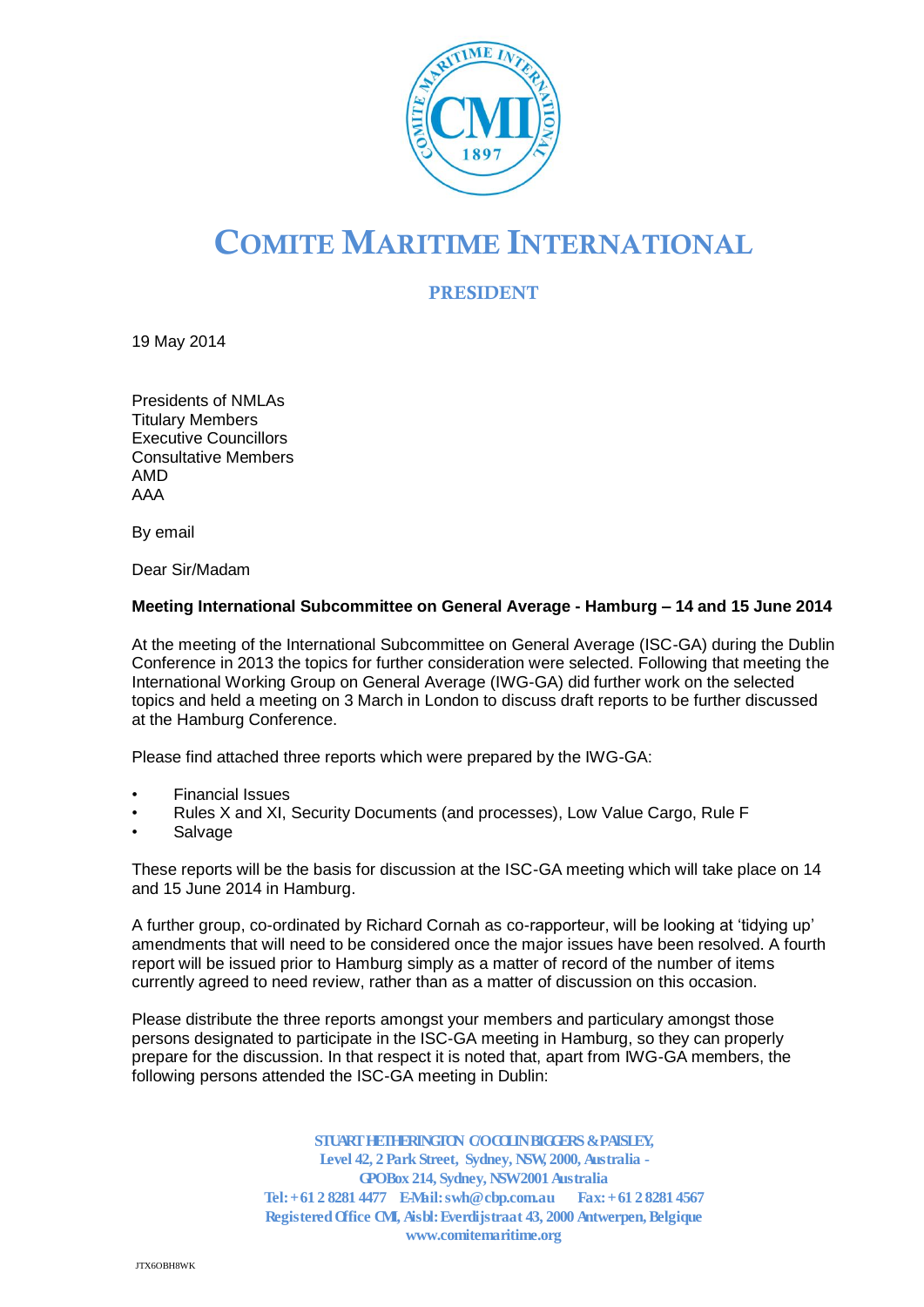- Andreas Bach (Switzerland)  $\bullet$
- Nelson Cavalcante e Silva Filho (Brazil)  $\bullet$
- Haedong Jeon (Korea)  $\bullet$
- Martin Kröger (Germany)  $\bullet$
- Jolien Kruit (Netherlands)  $\bullet$
- Darren Lehane (Ireland)  $\bullet$
- Didem Light (Turkey)  $\bullet$
- Eamonn Magee (Ireland)  $\bullet$
- $\bullet$ Dan Malika Gunasekera (Sri Lanka)
- Howard M. McCormack (United States)
- Adriana P. Padovan (Croatia)  $\bullet$
- Rucemah Pereira (Brazil)  $\bullet$
- Erik Rosaeg (Norway)  $\bullet$
- Dieter Schwampe (Germany)  $\bullet$
- Andrew Taylor (United Kingdom)  $\bullet$
- Jiangou Yang (China)  $\bullet$

With kind regards

Vino Lu

**Stuart Hetherington**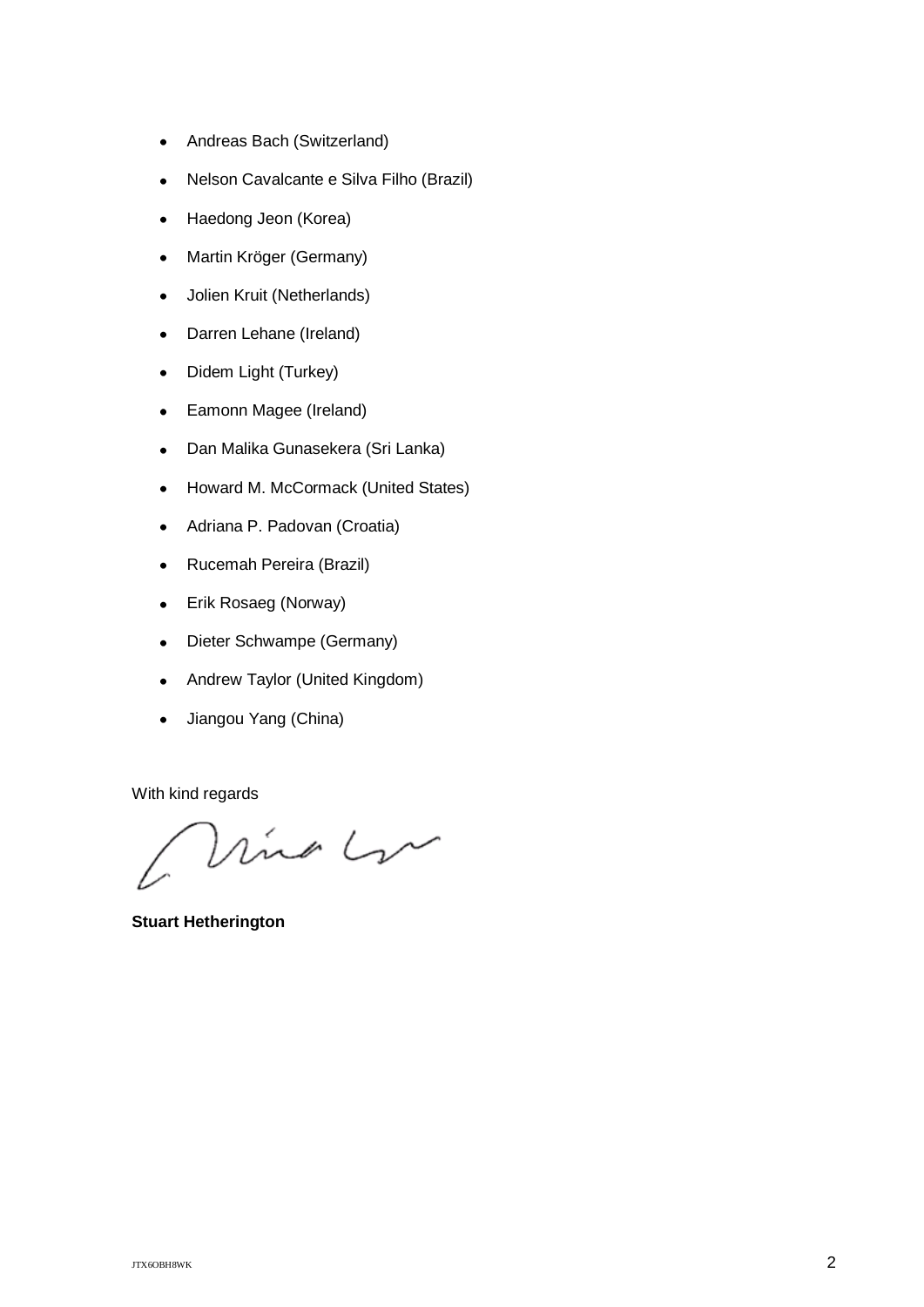# **CMI**

## **IWG on General Average**

# **Report of Financial Issues Sub-Group**

#### **CURRENCY OF ADJUSTMENT**

By way of background to this issue, the following is an extract from the third edition of THE YORK-ANTWERP RULES (Hudson & Harvey - 2010):

#### **Currency of adjustment and rates of exchange**

- 33.14 Although the delegates at the Sydney Conference were not able to bring themselves to approve a text to be incorporated in the scheme of the Rules to regulate the interconnected questions of the currency in which an adjustment should be prepared and the rates of exchange to be employed in converting allowances in other currencies into the currency of the adjustment, these subjects had been widely researched within both AIDE and CMI in the run-up to the Conference; indeed, these topics had been placed first on the list of questions asked of national Maritime Law Associations in part B of the questionnaire despatched by the chairman of the CMI International Sub-Committee in 1991.
- 33.15 In order to appreciate the desirability of establishing some international rule on these related subjects - or at least some internationally accepted practice - it is perhaps useful to observe how both jurisprudence and the practice of adjusters have changed under the influence of commercial and economic considerations:

#### *Anglo-American Jurisprudence up to the 1960s*

- 33.16 The general average adjustment should be prepared in the national currency of the port of destination. In broad terms, the rate for exchanging general average admissions into the currency of adjustment should be that ruling at the time of the loss, and not that at the time of preparing the adjustment. The cases in which these general principles were expressed were:
	- in England, *Noreuro Traders Ltd.* v. *Hardy* <sup>1</sup> and *Chandris* v. *Argo Insurance Co. Ltd.*<sup>2</sup>
	- in United States, *The Arkansas*. 3

#### *Under the commercial influences operating in the 1960s and 1970s*

33.17 In some instances bills of lading and charterparties would stipulate for any case of general average to be adjusted in a specified currency- frequently, but not always, United States dollars. For this purpose it became the accepted practice of adjusters to exchange the contributory values and amounts made good for general average sacrifice (other than disbursements) into the specified currency at the rate of

 <sup>1</sup> *Noreuro Traders Ltd.* v. *Hardy* (1923) 16 Ll.L.Rep. 319.

<sup>2</sup> *Chandris* v. *Argo Insurance Ltd.* [1963] 2 Lloyd's Rep. 65.

<sup>3</sup> *Det Forenede Dampskibsselskab* v. *Insurance Co. of North America (The Arkansas)*, 1929 AMC 581.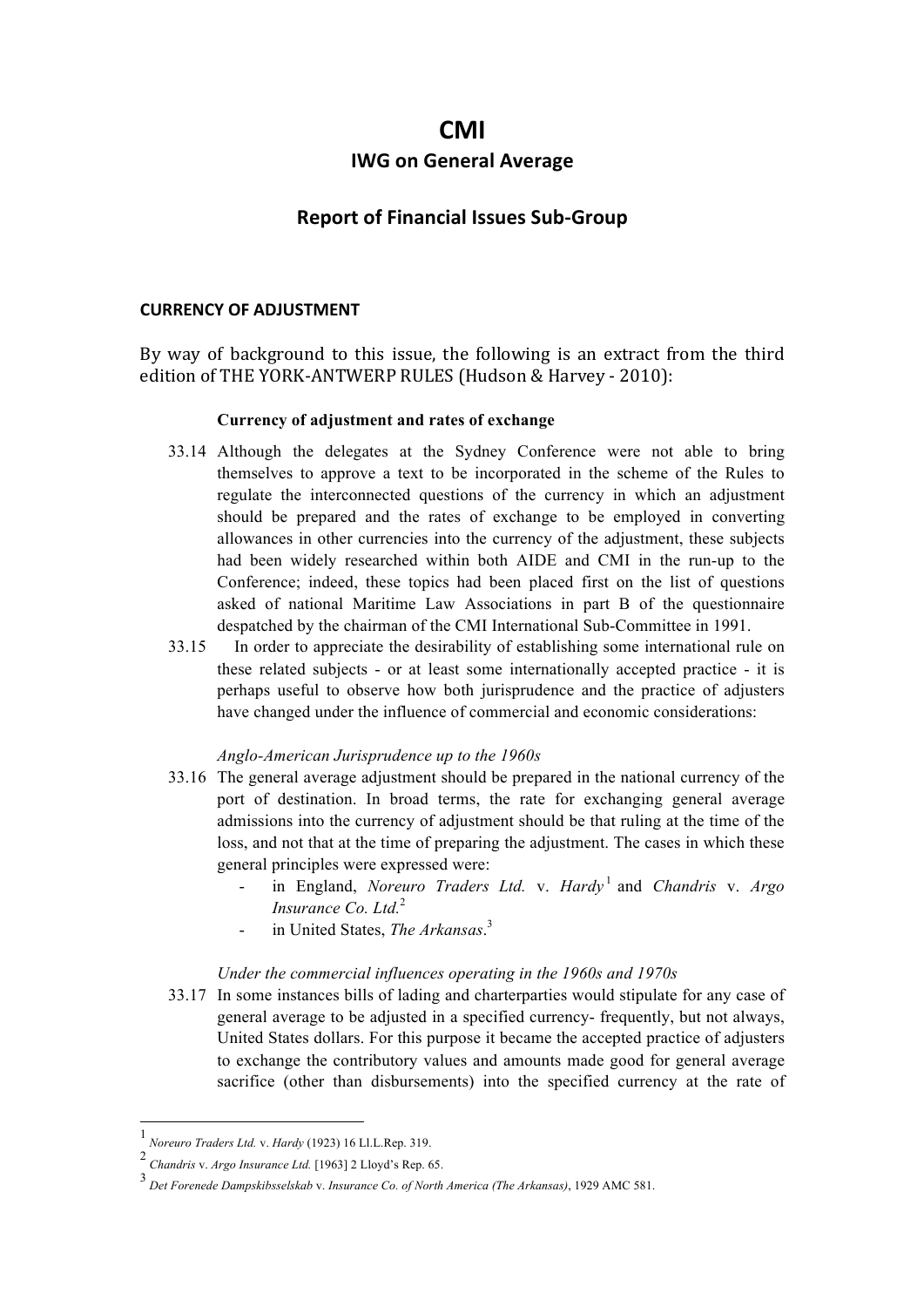exchange prevailing at the termination of the adventure, and for disbursements to be exchanged at the rate prevailing when payment had been made. Influenced by these tendencies, an AIDE working group drafted two alternative recommended clauses dealing with the currency of adjustment and rates of exchange, and included them in a booklet of recommended clauses for insertion in bills of lading and charterparties published in  $1981<sup>4</sup>$ 

#### *Changes in the law in the 1980s and thereafter*

- 33.18 Rather belatedly the world's legal systems came to recognise that the majority of international trade was financed not so much by transactions in domestic currencies, but in a relatively few stable currencies which were readily convertible. So far as English law is concerned, the breakthrough came with the case of *Miliangos* v. *George Frank (Textiles)*<sup>5</sup> in which the English courts were prepared for the first time to give judgment in a currency other than sterling. From there it was a short step to the recognition of international currencies in shipping transactions. See *The Despina R and the Folias*. 6
- 33.19 The rationale now developed from these cases was that, irrespective of the nature of the transaction, a plaintiff was entitled to judgment in the currency in which he had "felt his loss", i.e. the currency in which he maintained his accounts.
- 33.20 The practice of adjusters has followed these developments fairly closely and can now be said to be reasonably well settled, but difficulties continue to arise when, in addition to the shipowner's claim in the currency in which he keeps his accounts, there are also a number of cargo claims in a different currency or currencies.
- 33.21 When this is the case, and unless a specific currency has been selected for the adjustment by the terms of the bill of lading or charterparty, the adjuster has to do his best to solve the problem in one of the following ways:
	- 1. To select a common currency for the establishment of the contributory values and use this as the basis for apportioning each of the various claims in the currencies in which they have been established. So far so good, but the system becomes complicated after the apportionment of the total of the admissions in each currency, at which stage the debit and credit currencies in each currency have to be assembled and set off at the rates of exchange ruling at the time of adjustment. Although theoretically fair and equitable, this system adds to the complexities of the final stages of adjustment as well as in the settlements to be made thereunder.
	- 2. To select a "currency of convenience", taking into consideration the currencies in which the major claimants keep their accounts, and considering which of them has remained, and is likely to continue to remain, relatively stable vis-à-vis the others. In extreme cases, it may be prudent for the adjuster to seek the agreement of the claimants to the currency proposed for the adjustment.
- 33.22 The conundrum how to avoid the effect of currency variations has exercised the minds of average adjusters for as long as the author can remember. Since no-

 <sup>4</sup> See report of AIDE working group on General Average clauses presented to the Xth General Assembly at Cambridge 1979.

<sup>5</sup> *Miliangos* v. *George Frank (Textiles) Ltd.* (H.L.) [1976] 1 Lloyd's Rep. 201.

<sup>6</sup> The *Despina R and The Folias* (consolidated in H.L.) [1979] 1 Lloyd's Rep. 1.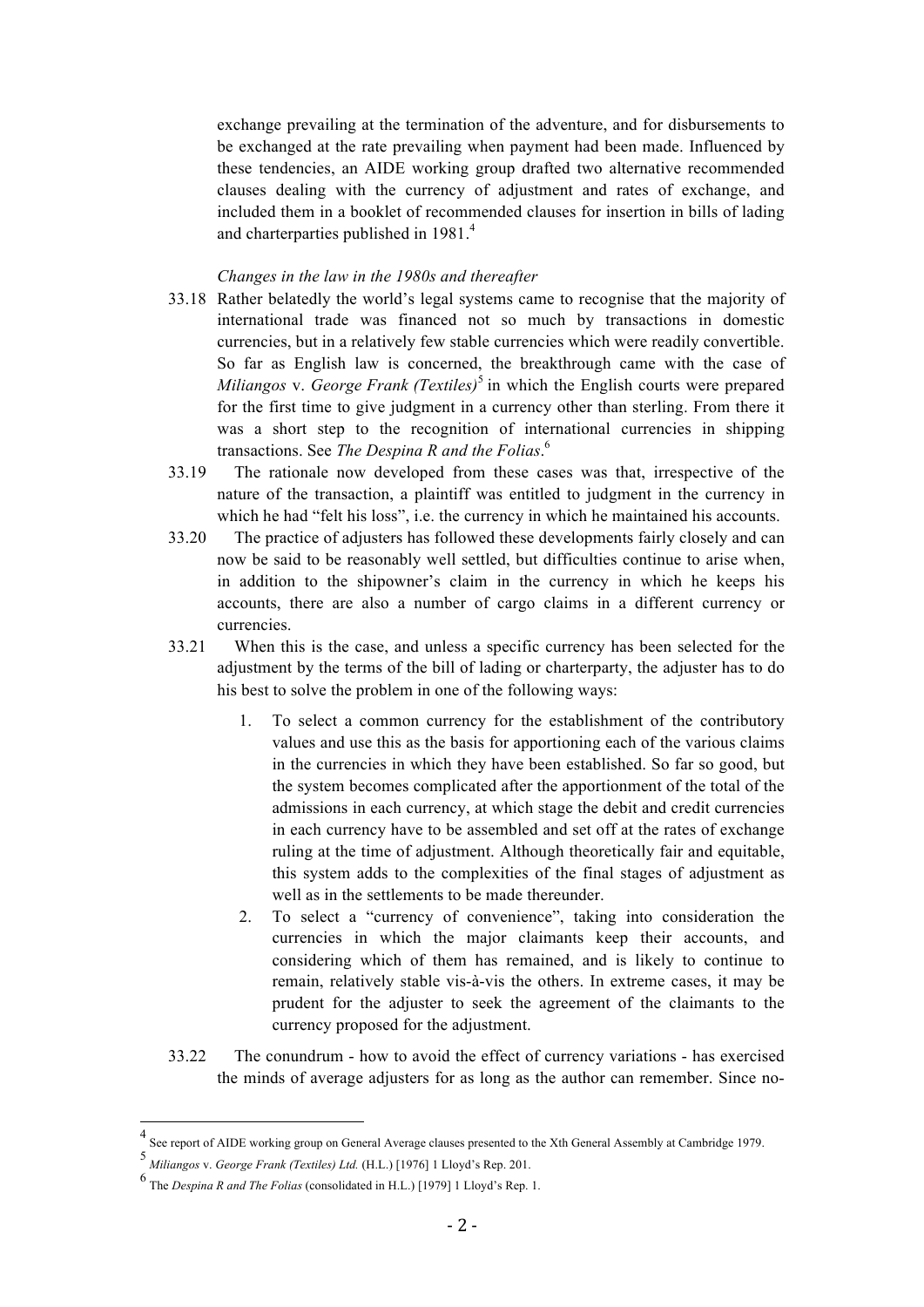one can predict how the value of different currencies will move between the date of incurring the expense or suffering the sacrifice and the date when the adjustment will be issued, the nearest one can get to a solution in practice is to select for the adjustment a currency offering the best chance of stability or, better still, a worldwide index to which all national currencies are related. This approach was considered very seriously during the run-up to the Sydney Conference, and was expressed in two different ways, the Americans canvassing the extended use of clauses in bills of lading and charterparties stipulating for adjustment in United States currency, and the BMLA proposing formally the introduction of a new paragraph into Rule XXI in the following terms:

*"Unless the parties have agreed that the adjustment shall be prepared in a specific currency, the adjustment shall be prepared in Special Drawing Rights (SDRs). For this purpose the contributory values and the amounts made good for general average sacrifice (other than disbursements) shall be converted into SDRs or the specified currency at the rate of exchange prevailing at the termination of the adventure, and disbursements shall be so converted at the rate of exchange prevailing on the dates when payment was made. The final balances so calculated shall be paid to the creditors in the currency of their choice at the rate of exchange prevailing on the date of settlement. Where no official SDR exchange rate is quoted for any currency, conversion to and from SDRs shall be made by reference to United States dollars."*

33.23 The BMLA proposal excited a good deal of interest when it was discussed at working meetings of the International Sub-Committees of CMI and AIDE. The latter, being particularly concerned at the mechanics of adjustment, appointed two members of its working group G (Mr Gerritzen and Mr Hebditch) to investigate what practical problems there might be in ascertaining the information necessary for the preparation of an average adjustment, and to provide guidance as to the easiest way of obtaining this information. The results of their research were incorporated in the AIDE Report.<sup>7</sup> They concluded that there was no problem: the current rates of exchange for SDRs are widely available in the international and national financial press; rates of exchange for SDRs of an older date could always be obtained at the central bank of the country where the average adjuster is resident. Notwithstanding this endorsement, the AIDE recommendation, approved at its General Assembly in Prague in September 1993, was that, in the absence of agreement by the parties, the average adjuster should have a discretion to select an appropriate currency. The AIDE recommended text for insertion into Rule XXI was:

*"Unless the parties have agreed that the adjustment shall be prepared in a specific currency, the adjustment shall be prepared in such currency or currencies as may be equitable in the interests of the parties, having regard to the currencies in which the major claimants in general average have sustained financial loss.*

*For this purpose the contributory values and the amounts made good for general average sacrifice (other than disbursements) shall be converted into the currency of the adjustment at the rate of exchange prevailing on the last day of discharge at the final port of destination, or at the termination of the adventure when this occurs at a port or place other than the final port of destination, and* 

 <sup>7</sup> The AIDE Report of 30 July 1993 at pp. 60-61.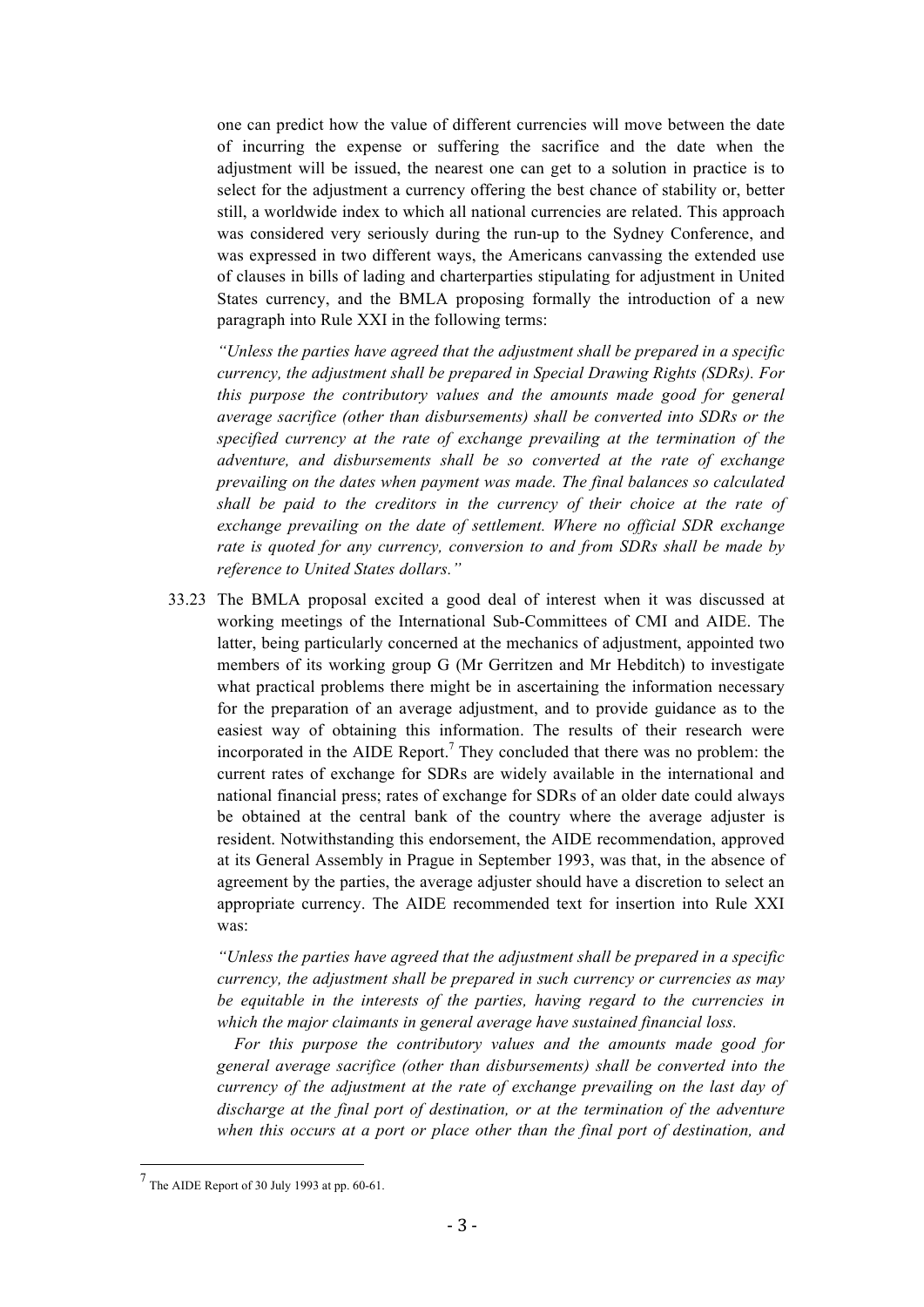*disbursements shall be so converted at the rate of exchange prevailing on the dates when payment was made."*

33.24 At the Sydney Conference both these projected solutions found enthusiastic advocates as well as fierce critics. The Brazilian delegation, as representing a country which has suffered severe devaluations in its currency in past years, was particularly strong in its support for the SDR solution, but in the voting neither proposal was able to command the required majority.

A Factsheet concerning Special Drawing Rights (SDRs) issued by the International Monetary Fund is attached. It is important to bear in mind that although SDRs may be bought and sold by IMF members, their function in international trade is as a mechanism to avoid significant variations in exchange rates. For example the Convention on Limitation of Liability for Maritime Claims 1976 uses SDRs as the unit of account for calculating limitation funds which are then, for practical purposes, exchanged into the required currency.

Aside from limiting the potential affect on the parties to general average as a result of significant variations in exchange rates. SDRs have their own interest rate which may be of assistance in dealing with the problems of assessing the rate of interest under Rule XXI; this is discussed below.

The sub-group considered the following issues:

- 1. Should the YAR contain an express provision with regard to the currency of adjustment?
- 2. If so, and unless the contract of carriage expressly provides to the contrary, should that currency be SDRs? Or USD?

The sub-group considers that, if only in the interest of uniformity, it is desirable that there be some rule on the issue of currency of adjustment and the related issue of rates of exchange. In this respect the sub-group considers that the best solution would be for the currency of adjustment to be agreed between the parties beforehand in the general average clauses in the contract of carriage. The difficulty with this approach is that we can see little prospect of this being achieved in the foreseeable future and, in any event, it is difficult to see where pressure could be applied to achieve this objective.

General average clauses which designate the currency of adjustment are few and far between. However, the inclusion of such a provision is a simple matter. The current BIMCO General Average Clause provides as follows:

General Average shall be adjusted, stated and settled according to the York-Antwerp *Rules* 1994 in London unless another place is agreed in the Charter.

*Cargo's* contribution to General Average shall be paid to the Carrier even when such *average is the result of a fault, neglect or error of the Master, Pilot or Crew.* 

The following amendment to the first paragraph would simply deal with the matter:

General Average shall be adjusted, stated and settled in United States Dollars according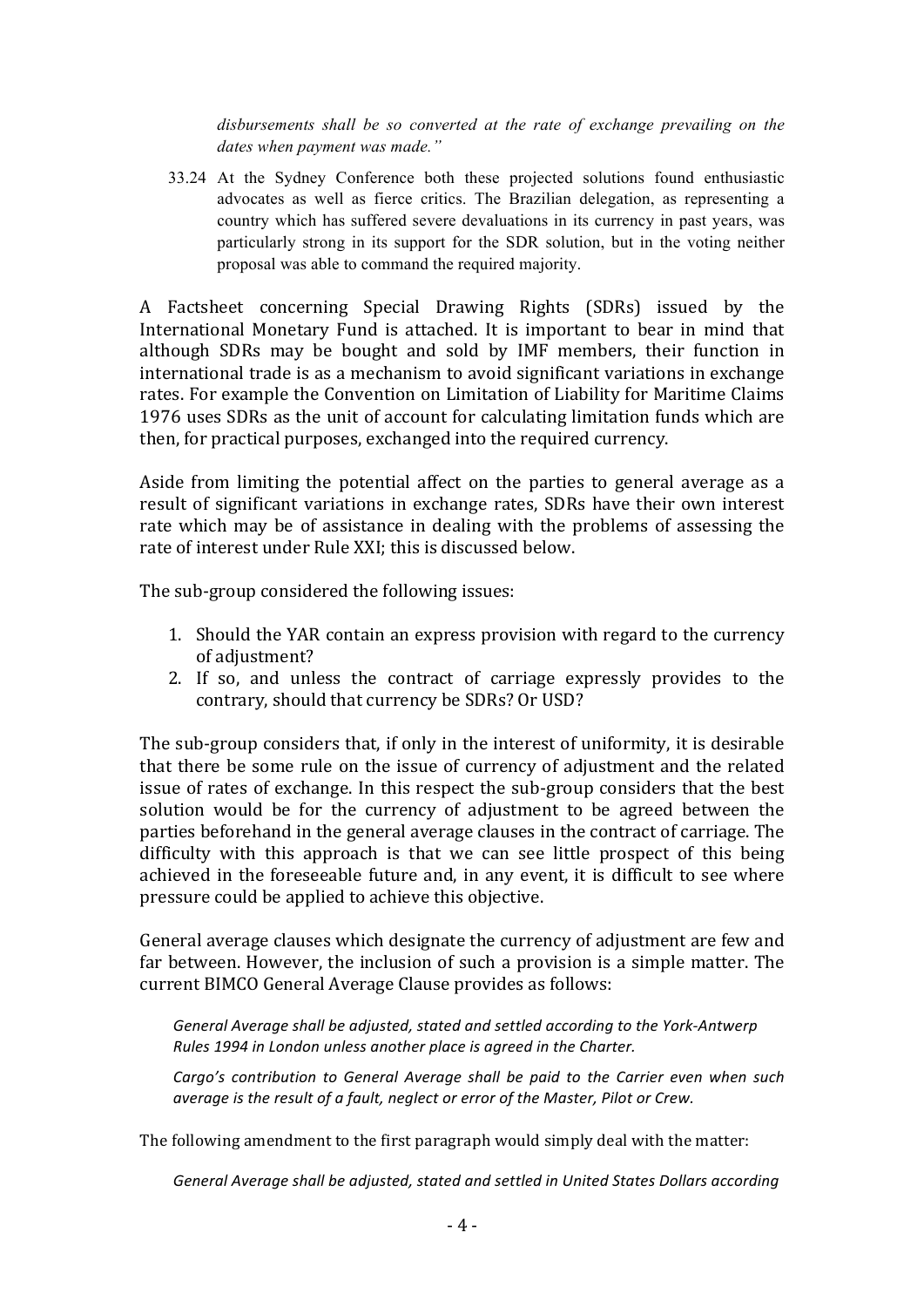to the York-Antwerp Rules 2015 in London unless another place is agreed in the Charter.

The sub-group considers that, in the absence of some express provision in the contract of carriage on the issue, the adoption of SDRs as the currency of adjustment brings significant benefits. The adoption of SDRs would also neatly avoid the potential prejudice to creditor interests where a currency of convenience is chosen by the adjuster.

All AMD adjusters canvassed considered that it would be beneficial for the YAR to contain an express provision with regard to the currency of adjustment and that, unless the contract of carriage provided to the contrary, that currency should be SDRs. The sub-group agrees and considers that this might best be achieved by adopting the wording proposed by the BMLA at the Sydney Conference in 1994. The BMLA considered that the following wording should be added to Rule XXI dealing with interest:

**Unless the parties have agreed that the general average adjustment shall be prepared in a specific currency, the adjustment shall be prepared in Special Drawing Rights (SDRs). For this purpose the contributory values and the amounts made good for general average sacrifice (other than disbursements) shall be converted into SDRs or the specified currency at the rate of exchange prevailing at the termination of the adventure, and disbursements shall be so converted at the rate of exchange prevailing on the dates when payment was made. The final balances so calculated shall be paid to the creditors in the currency of their choice at the rate of exchange prevailing on the date of settlement. Where no official SDR exchange rate is quoted for any currency, conversion to and from SDRs shall be made by reference to United States dollars.**

It should be noted that the provisions relating to rates of exchange, reflect the almost universal practice of adjusters.

Although the use of the AIDE recommended text (see quotation  $33.23$  above) with the inclusion of SDRs as an option for consideration by the adjuster has been considered, it is felt that this would not produce uniformity of practice and, potentially, could place the adjuster in a position of conflict.

# **RULE XX – COMMISSION**

At the Vancouver Conference in 2004 IUMI successfully proposed the abolition of the allowance for commission, arguing that shipowners (and other parties advancing funds for general average disbursements) are already adequately recompensed by the allowance of interest.

The argument in favour of the retention of commission is that it acts as an incentive for the shipowner (or other parties to the adventure) to fund GA expenses. However, it has also been pointed out that there is a link between the allowance of commission and the rate of GA interest with the allowance of commission being more difficult to justify where generous interest rates apply.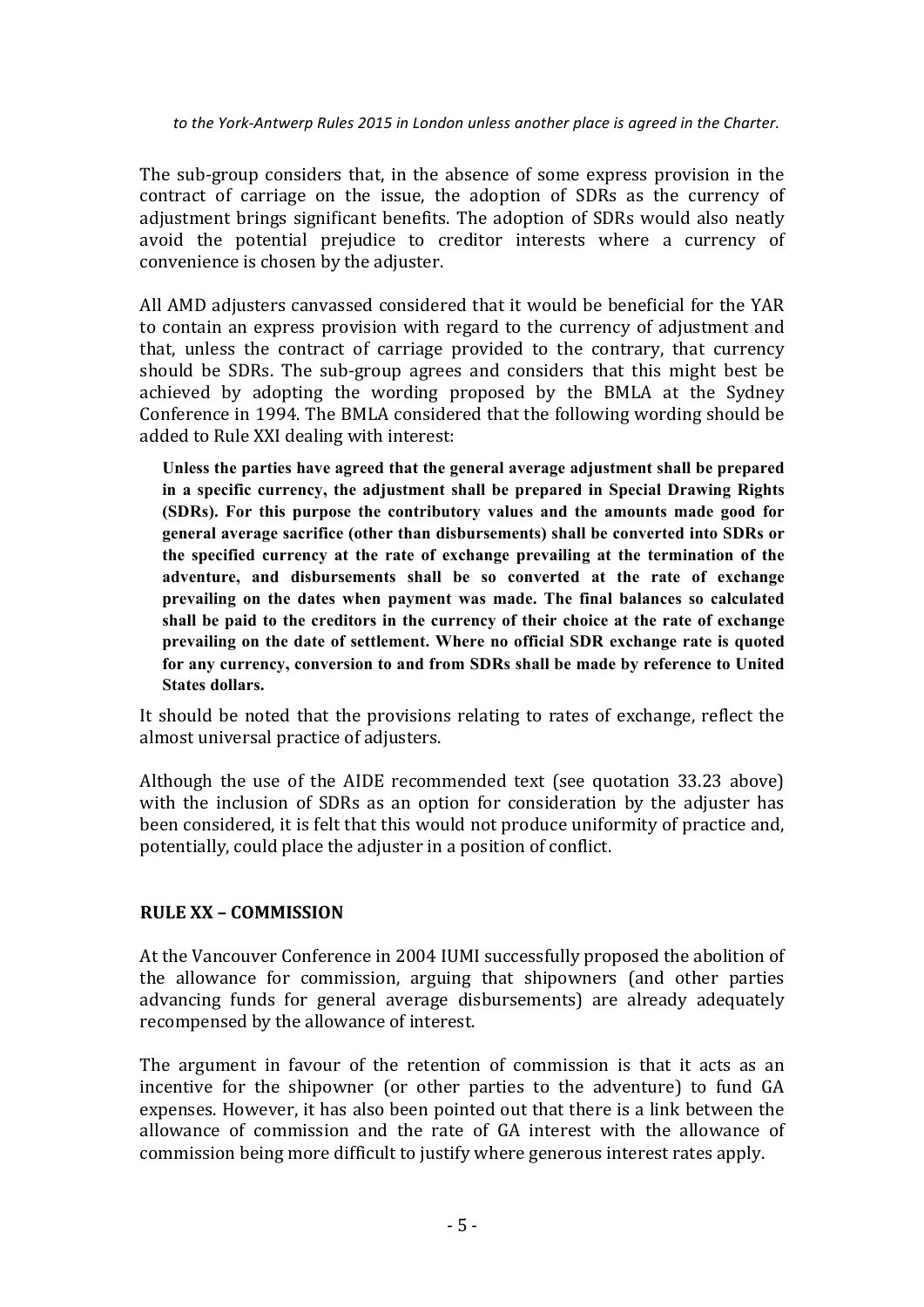The sub-group considered the following issues:

- 1. In reality, does the allowance of commission act an incentive to fund GA expenditure?
- 2. Are they other factors which may justify the allowance of commission?
- 3. Should the allowance of commission be looked upon any differently depending upon the level of GA interest rate that applies?

The sub-group seriously doubts that in practice the allowance of commission provides an incentive to the parties to fund GA expenses. However, it is accepted that those funding GA expenses will incur costs such as bank charges although in the experience of adjusters these are frequently claimed separately.

With regard to any relationship between the allowance of commission and the rate of interest under Rule XXI, the ICS member of the sub-group advised that "... *provided the rate of interest allowed is realistic the allowing of a commission on top* of this may no longer bear the same relevance as it once did ...".

The sub-group has concluded that given modern banking practices and their cost, an allowance of a commission of 2% can no longer be justified. It should be borne in mind that certain charges, such as exchange commission, are effectively admitted via the allowance of funds disbursed to settle an invoice in a foreign currency.

Although a reduction in the rate to say  $0.5\%$  has been considered it is apparent that the number of invoices rather than their value has the greatest impact in the cost of providing funds. The sub-group has therefore concluded that provided that a consensus can be reached with regard to a rate of GA interest that would compensate for the abolished Commission, Rule XX should be abolished. However, it is noted that this would not bar adjusters from allowing bank charges etc on an actually incurred basis.

# **RULE XXI – INTEREST**

It would appear to be generally agreed that an interest rate fixed for the 'life' of a set of YARs is inappropriate. The idea of having a fixed interest per year has wide support although concerns have been raised as to the guidelines used by the CMI to establish the rate.

In particular, ICS/BIMCO are concerned that the guidelines do not reflect the commercial rate of borrowing money and the availability of funds and are thus not realistic.

The sub-group considered the following issues:

1. Do the CMI guidelines which require consideration of the rate of interest charged by a first class commercial bank to a shipowner of good credit rating require reconsideration?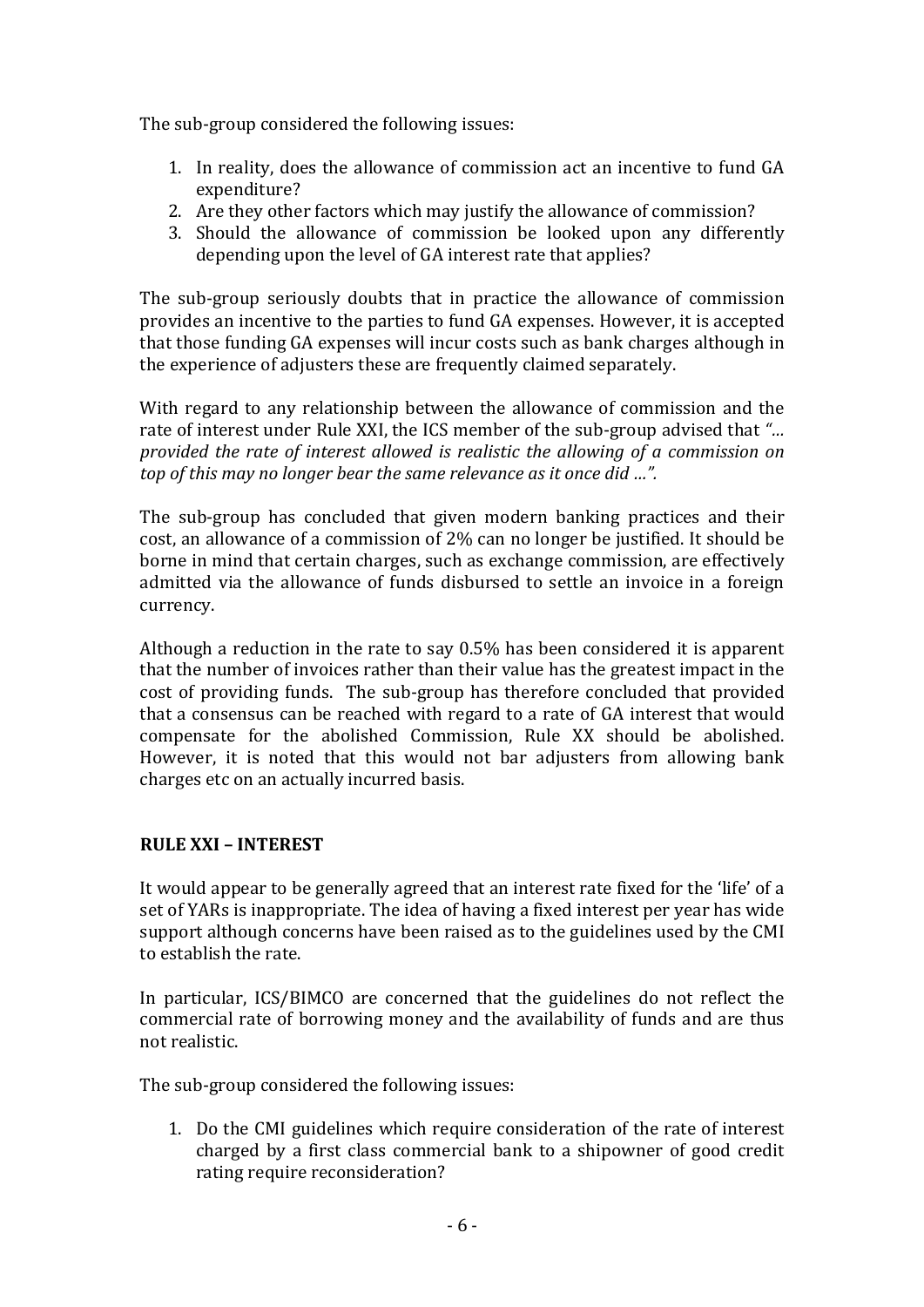- 2. If so what should be the basis used?
- 3. Should the CMI committee that establishes the rate include a representative shipowner and banker?
- 4. Are there any other methods by which a "fair" rate might be established?
- 5. Could the adoption of SDRs as the currency of adjustment satisfactorily deal with this issue?

The principle problem with the CMI guidelines is that they require consideration of the situation that exists between a shipowner of good credit rating and a first class commercial bank. It is understood that in practice the rates of interest available to a 'blue chip' shipowner have been adopted. The reality is that most shipowners do not have the standing of a 'blue chip' company and will therefore be unable to secure funds from first class commercial banks.

If the existing procedure is to continue, it is recommended that the guidelines be amended to reflect the standing of an 'average' shipowner and funding from an 'average' commercial bank. In addition it is suggested that a representative shipowner and banker be co-opted onto the committee that sets the rate annually. 

It is, however, pointed out that even these changes will not fully overcome the two principal problems with this approach. Firstly, the variation of interest rates during the period from when the annual rate is set until the end of the following calendar year and, secondly, the variation between the rates applicable in different countries and currencies.

In the past alternative methods of establishing an appropriate rate of interest have involved consideration of the use LIBOR as a base. However, the scandals involving the collusion of banks in setting LIBOR and the subsequent reforms recently implemented make the use of LIBOR unattractive. It also has the problem of determining an acceptable uplift. Similarly, the use of official state bank rates creates difficulties in determining an appropriate uplift.

The determination of an appropriate uplift is affected by the level of the base rate. Where a base rate is, say,  $1\%$  an uplift of 3-4% might be regarded as reasonable. However, this may not be the case when the base rate is 7-8%.

As noted earlier in relation to the currency of adjustment, the use of SDRs brings with it the possibility of using SDR interest rates. The SDR interest rate is set weekly and is based on a weighted average of representative interest rates on short-term debt in the money markets of the SDR basket currencies (USD, GBP, JPY and EUR).

Historic SDR interest rates are available in a spreadsheet downloadable from http://www.imf.org/external/np/fin/data/sdr\_ir.aspx . A review of these rates shows them to be a little volatile. For example the rate for the period  $10/16$ February 2014 was 0.13%; equivalent to 6.76% per annum. Whereas the rate for the period  $11/17$  November 2013 was 0.09%; equivalent to 4.68%. The average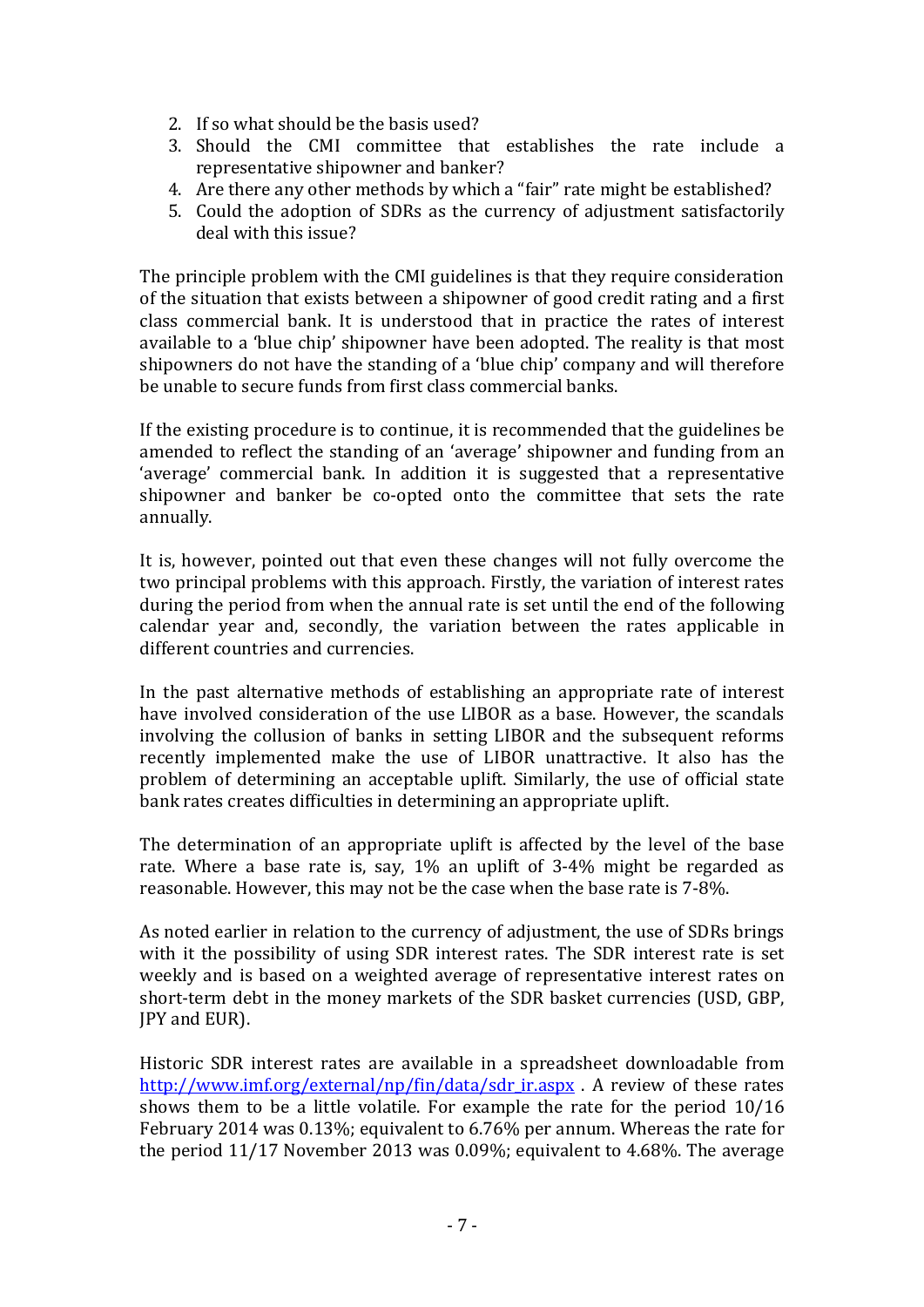rate for 2013 was 4.24% and 3.95% for 2012. The CMI rates for these years are 2.75% and 3% respectively.

By contrast all current USD LIBOR rates are significantly below 1%. However, we are advised that current interest rates available to shipowners are currently in the region of  $4-5\%$  above LIBOR.

Whilst the use of the SDR interest rate is attractive, it is considered that more needs to be understood regarding its apparent volatility before its use can be recommended. There is also, at this stage, some doubt whether what the IMF describe as a weekly rate is, in fact, an annual rate; this is currently under investigation.

In order to reflect commercially available interest rates and the possible abolition of GA Commission an uplift to the SDR interest rates of, say,  $1\%$  should be considered.

Rule XXI currently requires interest to be calculated until three months after the date of issue of the GA adjustment; this having been considered to be a reasonable period for debtor interests to examine the adjustment and effect settlement. In practice, this has frequently resulted in those debtor interests delaying settlement but overall the system has worked well. It is to be noted that delayed settlements increase the cost of adjustment and are unfair where the payment of interest after the issue of the adjustment is limited. The sub-group considers that these delays may be reduced by imposing a punitive interest rate (say  $2\%$  above the rate applied post issue of the adjustment) up to the actual date of settlement.

The only alternative would appear to be for the adjustment to include interest up to the issue date, or maybe one or two months after issue, with additional interest being payable up to the date of settlement at the rate applicable at the date of issue if a variable rate applied. This methodology would appear to be reasonable and fair.

If SDR rates and other proposals outlined above are found to be acceptable, the following wording might be added to Rule XXI after that proposed above in relation to the currency of adjustment:

**Interest shall be allowed on expenditure, sacrifices and allowances from the date of conversion, as set out in the preceding paragraph, until two months after the date of issue of the adjustment. Interest shall be calculated using the SDR interest rates published by the International Monetary Fund. The interest rate applied the period of two months from the date of issue of the adjustment shall be the SDR interest rate prevailing at the date of issue of the adjustment. If settlements are not made within the three months after issue of the adjustment additional interest shall be payable until the actual date of settlement at the rate prevailing at the date of the issue of the adjustment plus 2%.**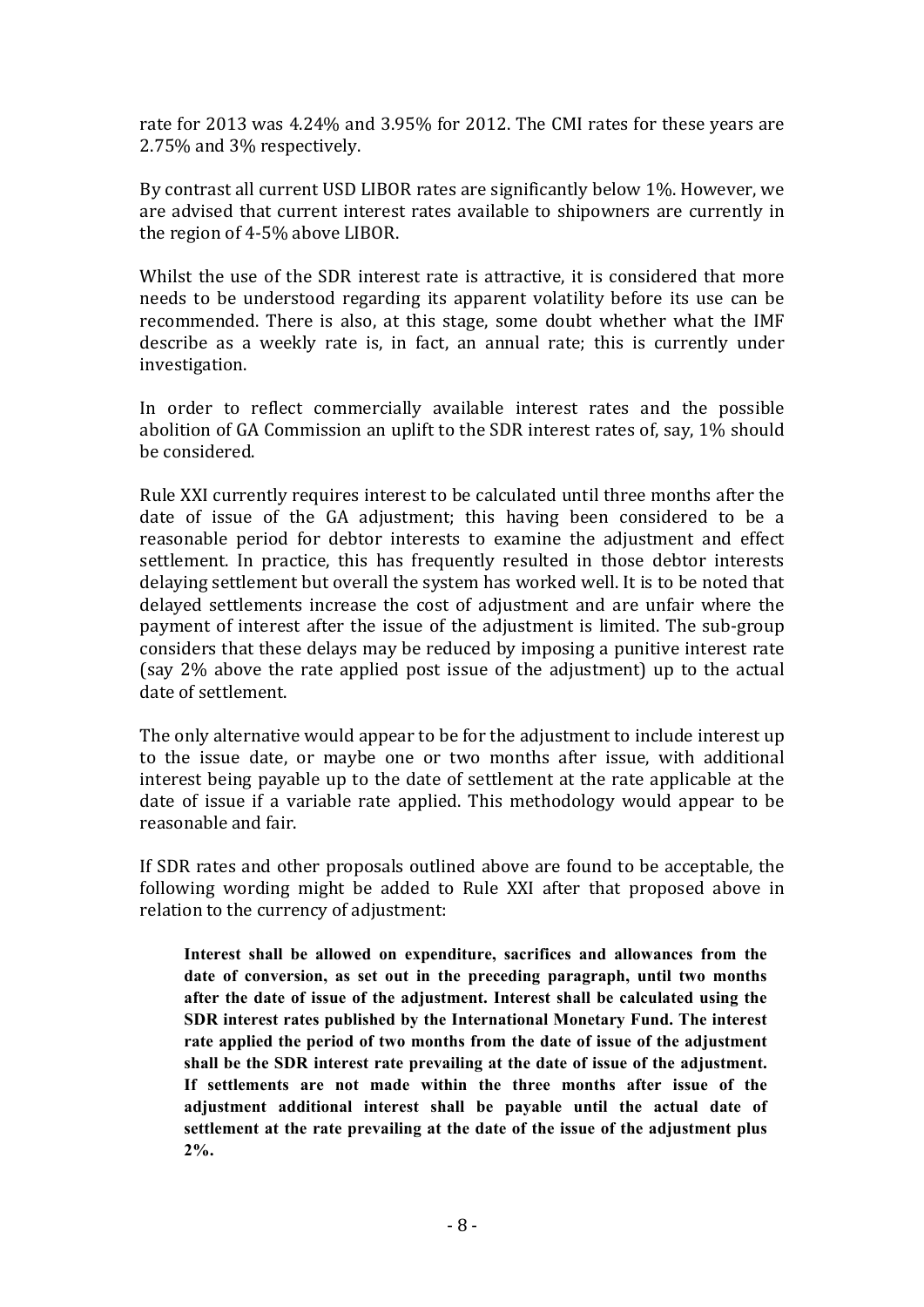# **RULE XXII – TREATMENT OF CASH DEPOSITS**

Due to the difficulty in setting up joint accounts, sometimes in a foreign currency, it has become the practice of adjusters to hold deposits in trust accounts in their own name rather than in the joint names of representatives of the ship and cargo interests. This state of affairs has been brought about by the reluctance of banks to permit joint accounts primarily due to the impact of money laundering regulations.

It is clear that this situation should be recognized by the rules. However, it has been suggested that some procedures / safeguards should apply.

The sub-group considered the following issues:

- 1. Is it sufficient to amend the rule to recognize that adjusters may hold deposits in their own name?
- 2. Should the liberty to adjusters apply to all adjusters or only those of some standing; i.e. State appointed adjusters, sworn adjusters or members of average adjusting associations which impose standards of conduct on their members?
- 3. Should funds held by adjusters be 'ring fenced' against the adjuster's liquidation?
- 4. Should a code of best practice with regard to cash deposits be developed and, perhaps, annexed to the YARs?

Placing the sole responsibility for holding the deposits on the average adjuster is a natural solution to the problem of joint accounts no longer being generally available. However, it is considered that this responsibility should be backed by a code of conduct. Thus the general view is that this liberty should only be granted to Sworn Adjusters or members of adjusting associations that impose strict standards of conduct on their members. However, this may be difficult, if not impossible, to apply in practice.

It is obviously desirable that all deposits are ring-fenced so that they are not affected in the event of winding-up, bankruptcy or fraud of the adjuster. Measures necessary to achieve this will vary from country to country and therefore cannot be regulated in the Rules. Other ways to achieve the objective have been considered including a possible insurance solution.

Many adjusters maintain Professional Indemnity insurance that may provide cover in relation to the fraudulent acts of employees. However, this is most unlikely to extend to principals, particularly sole traders. The possibility of an 'industry' insurance cover, perhaps supported by the CMI, has also been considered. However, this would not appear to be a practical proposition.

The IVR General Average Rules (formerly the Rhine Rules) include the following as part of Rule XVII relating to the treatment of cash deposits: "*When cash*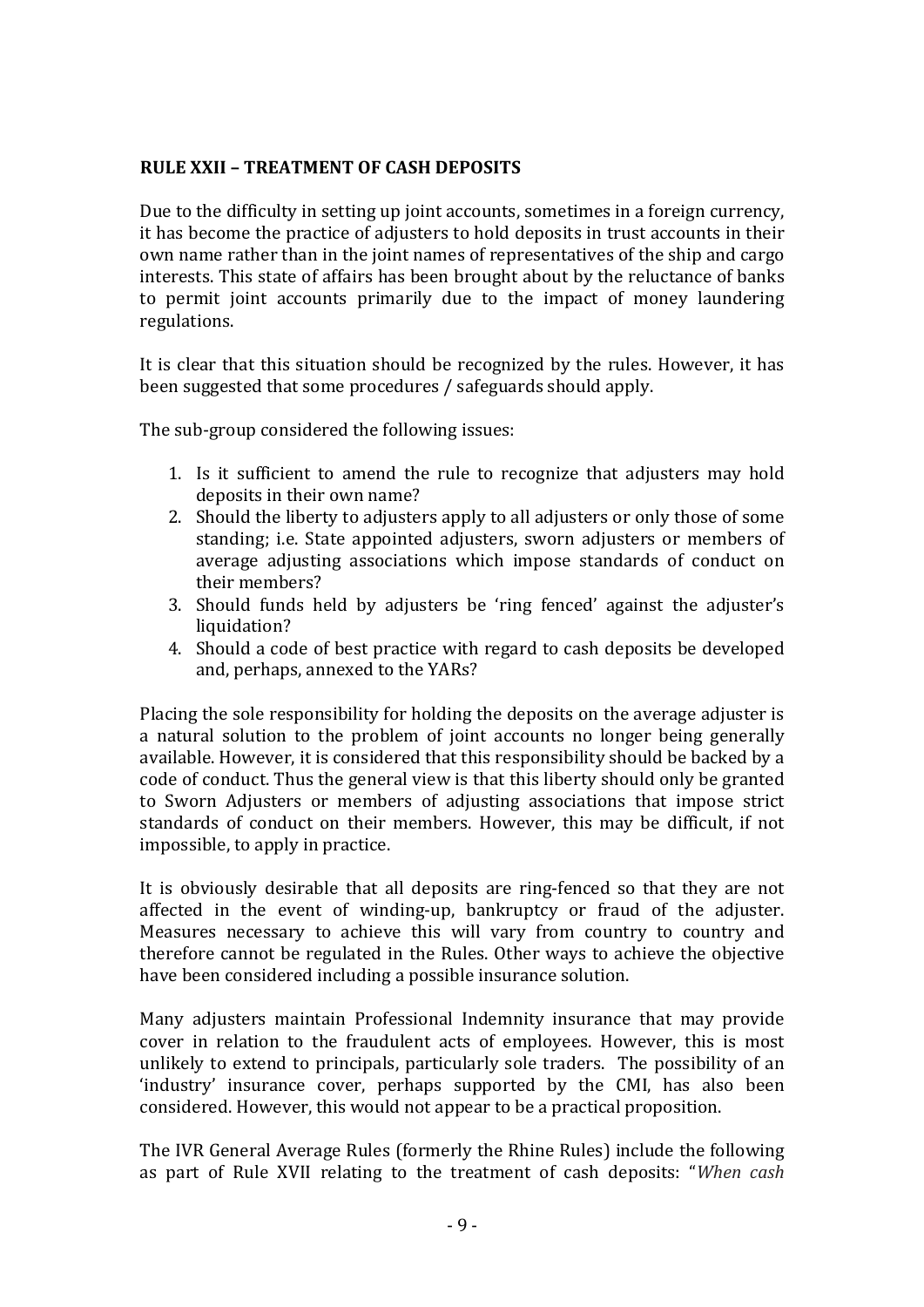*deposits have been collected as security for cargo's liability to contribute to general average, such deposits shall be paid, without any delay, into a special account in the joint names of the Average Adjuster and the IVR, with a bank indicated in the average bond.*" However, it is understood that this provision is now rarely applied in practice.

In view of the above, it is considered that the possibility of the CMI coming to an agreement with a bank to operate an account where the signatories would be the CMI and the adjuster should be explored. As an alternative the CMI could place the cash deposits in a bank account to which they were the sole signatory and from which payments would only be made when certified to the CMI by the adjuster. This latter procedure might be more practical if the CMI were prepared to accept the responsibility.

As a matter of practice, it may be considered desirable to exchange deposits made in different currencies into the currency of the adjustment. In fact this was formally proposed by IUMI in 1985 in what is known as the "Montreux Resolution". This is no longer accepted as a guide to practice, it being considered more prudent to retain the deposits in the currency in which they were provided.

It is considered that the deposit receipt issued by the adjuster to the depositior ought, if only for the sake of transparency, contain full details of the account into which the deposit has been placed. It is also considered that funds should not be taken from the deposit without first seeking the depositors agreement. However, a time limit must be placed on this as many depositors are not pro-active in responding to adjustments.

Proposed wording:

**Where cash deposits have been collected in respect of cargo's liability for general average, salvage or special charges, such deposits shall be paid without any delay into a special account, earning interest where possible, in the name of the appointed average adjuster. The average adjuster shall issue a receipt for the deposit which shall include full details of the account into which the deposit has been placed.**

**The sum so deposited, together with accrued interest, if any, shall be held as security for payment to the parties entitled thereto of the general average, salvage or special charges payable by cargo in respect to which the deposits have been collected. Payments on account or refunds of deposits may only be made when such payments are certified to in writing by the average adjuster and advised to the depositor requesting their approval. Upon the receipt of the depositors approval, or in the absence of such approval a period of 60 days, the average adjuster may deduct the amount of the payment on account or the final contribution from the deposit. Where refunds are due to the depositor, these may only be made once the original deposit receipt has been surrendered.**

**All deposits and payments or refunds shall be without prejudice to the ultimate liability of the parties.**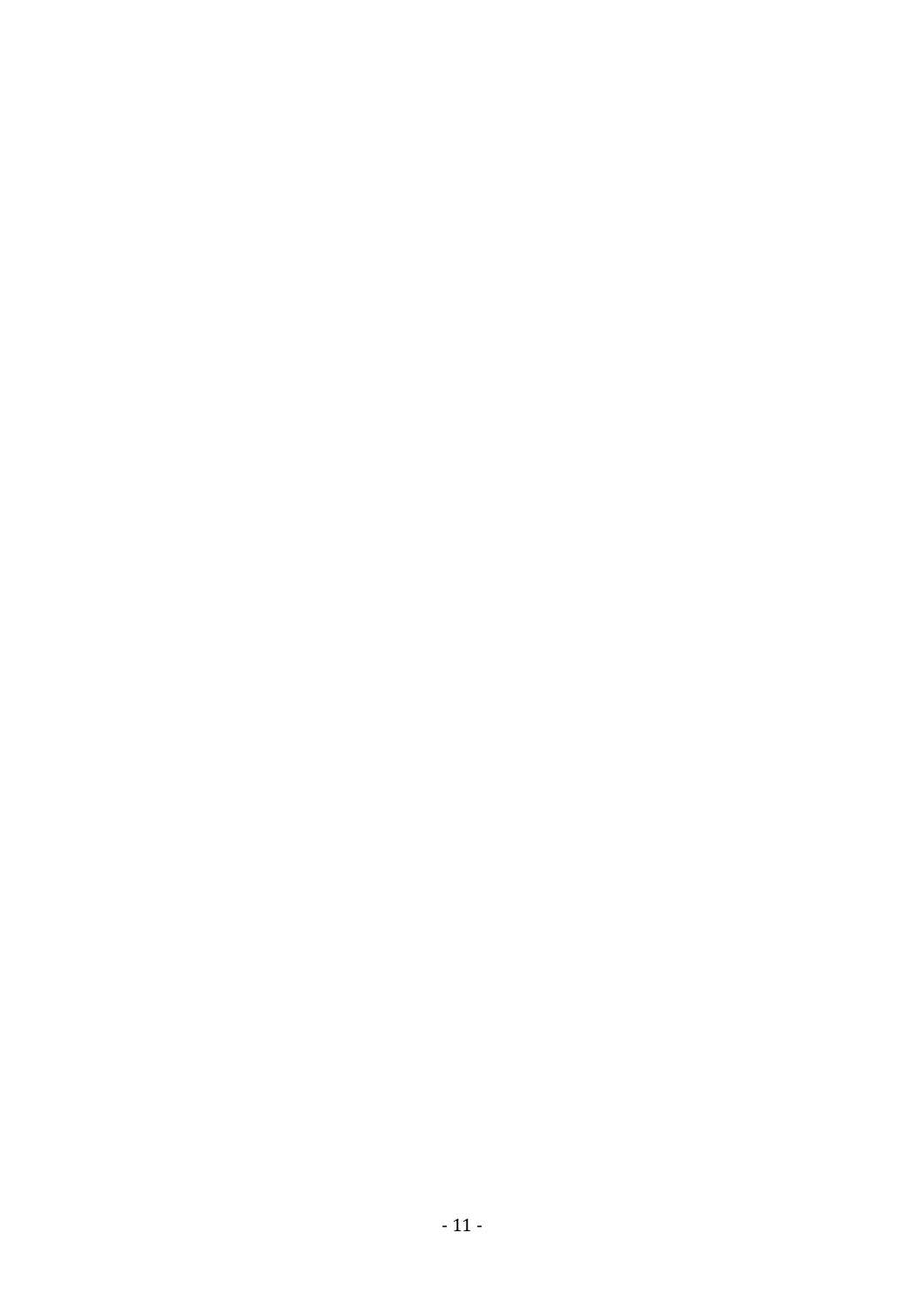#### **CMI INTERNATIONAL WORKING GROUP ON GENERAL AVERAGE**

## **SUBGROUP Rules X and XI, Security Documents (and processes), Low Value Cargo Rule F (added March 2014)**

Andrew Bardot Frédéric Denèfle Christian Hoppe (BIMCO/ICS/IG) – joined late Feb 2014 Jiro Kubo Jonathan Spencer (Chairman)

#### **Phase 3 (Hamburg) discussion paper**

Following our Phase 1 and Phase 2 discussions, the following topics remain:

## **I. Rule X and Rule XI**

## **Rule XI: Wages and maintenance at a port of refuge**

A possible reversion to the 1994 position, where crew wages are allowed during a detention at a port of refuge, remains open for discussion. There is no inherent dissatisfaction with the 1994 or 2004 Rule XI wordings, which read as follows:

| 1994                                                                                                                                                                                                                                                                                                                                                                                                                                                                                                                                                                                                                                                           | 2004                                                                                                                                                                                                                                                                                                                                                                                                                                                                                                                                                                                                                                                                                                                   |
|----------------------------------------------------------------------------------------------------------------------------------------------------------------------------------------------------------------------------------------------------------------------------------------------------------------------------------------------------------------------------------------------------------------------------------------------------------------------------------------------------------------------------------------------------------------------------------------------------------------------------------------------------------------|------------------------------------------------------------------------------------------------------------------------------------------------------------------------------------------------------------------------------------------------------------------------------------------------------------------------------------------------------------------------------------------------------------------------------------------------------------------------------------------------------------------------------------------------------------------------------------------------------------------------------------------------------------------------------------------------------------------------|
| (b) When a ship shall have entered or been<br>detained in any port or place in consequence<br>of accident, sacrifice or other extraordinary<br>circumstances which render that necessary for<br>the common safety, or to enable damage to<br>the ship caused by sacrifice or accident to be<br>repaired, if the repairs were necessary for the<br>safe prosecution of the voyage, the wages and<br>maintenance of the master, officers and crew<br>reasonably incurred during the extra period of<br>detention in such port or place until the ship<br>shall or should have been ready to proceed<br>upon her voyage, shall be admitted in general<br>average. | (c)(i) When a ship shall have entered or been<br>detained in any port or place in consequence<br>of accident, sacrifice or other extraordinary<br>circumstances which render that necessary for<br>the common safety, or to enable damage to<br>the ship caused by sacrifice or accident to be<br>re-paired, if the repairs were necessary for the<br>safe prosecution of the voyage, fuel and stores<br>consumed during the extra period of detention<br>in such port or place until the ship shall or<br>should have been made ready to proceed<br>upon her voyage, shall be allowed as general<br>average, except such fuel and stores as are<br>consumed in effecting repairs not allowable in<br>general average. |

The 2004 wording was of great importance to IUMI, whose response to the 2013 Questionnaire summarized their position:

IUMI's position on crew wages in the run-up to the CMI Conference in Vancouver was that crew wages, while at or deviating to or from a port of refuge, should not be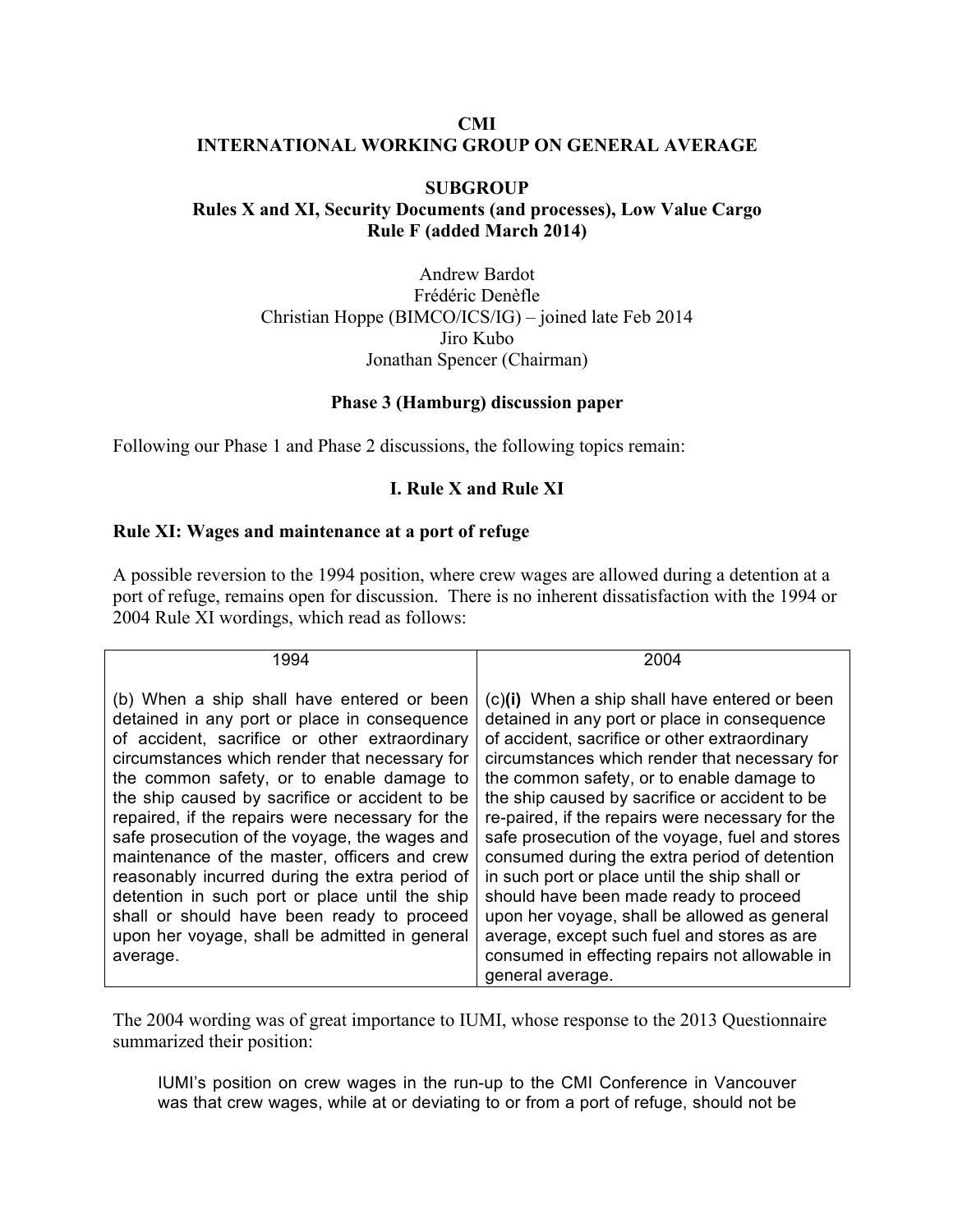allowed in GA. IUMI argued that crew wages are a loss caused by delay and that to allow them in GA was contrary to Rule C and discriminated in favour of shipowners against cargo who cannot recover other losses caused by delay such as loss of market.

Allowing the crew wages while deviating to and from a Port of Refuge (but not while at a Port of Refuge) was a compromise wrung out of IUMI's representatives when it appeared that no changes to Rule XI might get through unless the concession was made. Although this issue is worth only about 1% of the monies shifted in GA, it is controversial because shipowners themselves would have to pay the wages if they were excluded from GA, whereas pretty well everything else in GA is funded by insurers. Nevertheless the removal of all crew wages at or deviating to or from a place of refuge remains on IUMI's wish list.

Nevertheless, a clear majority appears to be in favor of reverting to the 1994 position, with the UK AAA's subcommittee suggesting an addition for clarity, as follows:

When a ship shall have entered or been detained in any port or place in consequence of accident, sacrifice or other extraordinary circumstances which render that *entry and/or detention* necessary for the common safety, or to enable damage to the ship caused by sacrifice or accident to be repaired, if the repairs were necessary for the safe prosecution of the voyage, the wages and maintenance of the master, officers and crew reasonably incurred during the extra period of detention in such port or place until the ship shall or should have been ready to proceed upon her voyage, shall be admitted in general average.

It remains to be determined whether:

- A. we will revert to the 1994 wording or preserve the 2004 wording
- B. if we revert to the 1994 wording, should we adopt the UK AAA addition for the sake of clarity?

## **Rule XI: Port charges and the "Trade Green" decision**

The subgroup considered the uncertainty introduced by the "Trade Green" decision into the interpretation of the term 'port charges' in Rule XI\* and how the wording can be improved. The relevant language of Rule XI currently reads –

Port charges incurred during the extra period of detention shall likewise be admitted/allowed as general average except such charges as are incurred solely by reason of repairs not allowable in general average.

 $*(1994 \text{ XI(b)}, \text{third paragraph}; 2004 \text{ XI(c)}$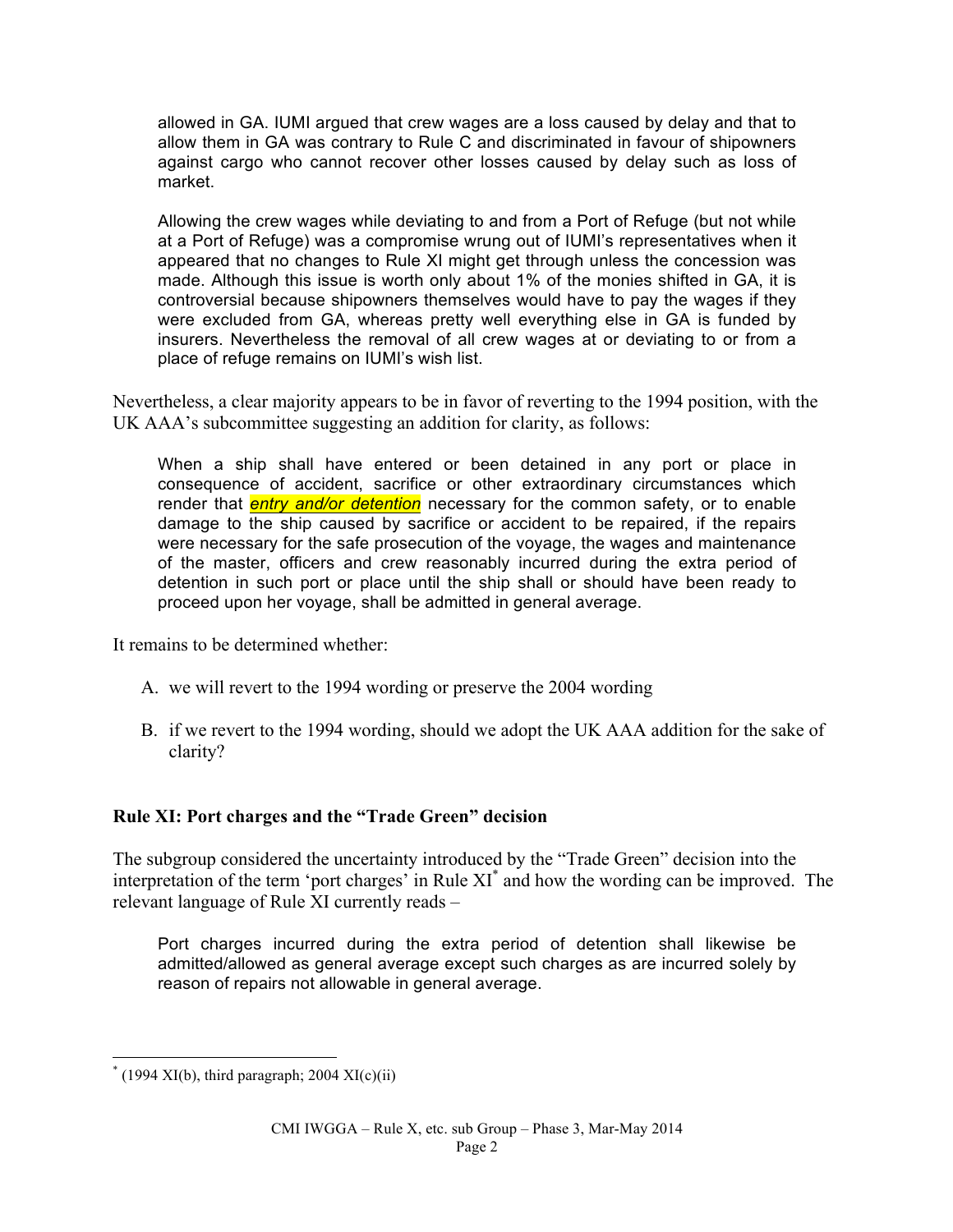It is agreed that it would be unwieldy to define 'port charges'\* but the subgroup brings forward for discussion two possible clarifying amendments:

Amendment Version A:

Port charges incurred during as a consequence of the extra period of detention shall likewise be allowed as general average except such charges as are incurred solely by reason of repairs not allowable in general average.

Amendment Version B:

 $\overline{a}$ 

**All** port charges incurred during *in connection with* the extra period of detention shall likewise be allowed as general average except such charges as are incurred solely by reason of repairs not allowable in general average.

## **ICS' further comments to Rule X and XI YAR 1994 – 12.05.2014:**

ICS has advanced the following observations subsequent to our March  $3<sup>rd</sup>$  meeting:

The IWG's mandate is to carry out a general review of all aspects of the York Antwerp Rules on General Average, to draft a new set of rules which meet the requirements of the ship and cargo owners and their respective insurers, with a view to their adoption at the 2016 Conference.

With this in mind, shipowners wish to make certain observations with regard to Rules X and XI. In particular:

- Shipowners can incur a variety of port expenses when, following a general average incident, a ship calls at a Port of Refuge for the common safety. Some of these expenses are presently unrecoverable. Having considered the position carefully, shipowners consider that all port charges incurred by a vessel relating to its operation on arriving at, staying in, and on leaving a port of refuge should be recoverable in general average insofar as they arise in connection with matters necessary for the common benefit.
- Secondly, shipowners submit that the cap on Rule G expenses incurred under a Non-Separation Agreement, can operate unfairly. The relevant part of the Clause reads as follows:

"*The proportion attaching to cargo of the allowances made in General Average by reason of applying the third paragraph of this Rule shall not exceed the cost which*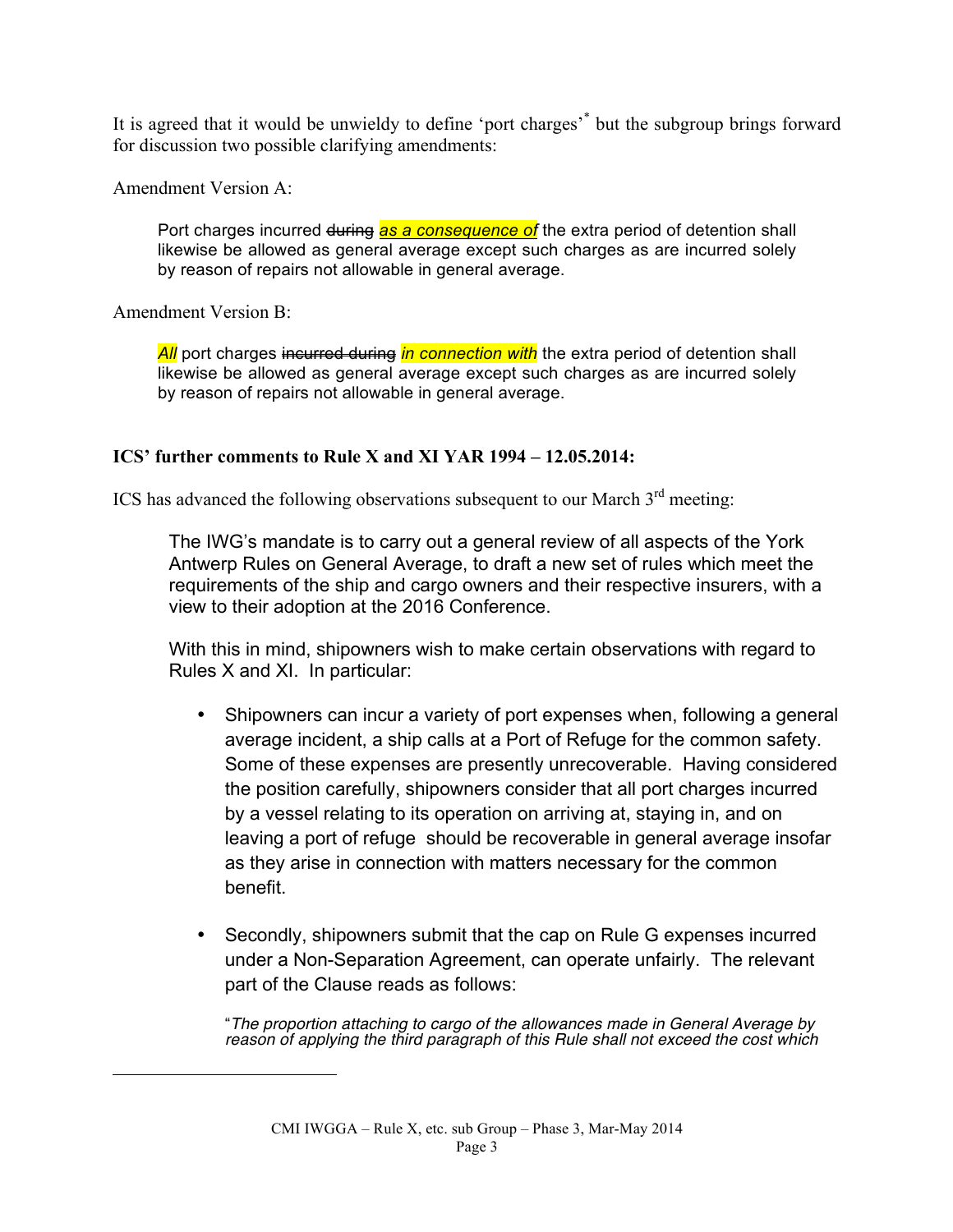*would have been borne by the owners of the cargo if the cargo had been forwarded at their expense".*

This cap, also known as the "Bigham" clause, makes allowances under the non-separation agreement subject to a cap of the amount that it would have cost cargo interests to take delivery of their cargo at the port of refuge and to forward it to destination. Under some hull market insurance terms, the shipowner is able to recover from the insurance policy the difference in the amount of expenditure incurred between the cap and the actual expenditure. However, this is not allowed in all insurance markets and where full recovery is not available, the shipowner has to bear the excess cost alone. This is inherently unfair, not least because the basis of the cap appears to have been decided on the facts of one particular case but the effect of incorporating into Rule G is for it to apply universally irrespective of the facts of the case in question. Shipowners submit therefore that the cap be removed in the interests of achieving equity and uniformity or application.

We take the first bullet point to reinforce support for Amendment Version B in the immediately preceding section. We take the second bullet point as a proposal to discuss at Hamburg the deletion of the final paragraph of Rule G, as cited.

## **II. Security Documents (and processes), Low Value Cargo**

The subgroup has observed some support for the proposition that the York-Antwerp Rules specifically should specifically endorse a procedure already adopted by many average adjusters of excluding from contribution low-value cargoes, when the cost of administering the collection of security, computation of the contributory value and collection of the claim is disproportionate to the contribution at stake. We noted that a similar procedure is already provided for in Lloyd's Standard Salvage And Arbitration Clauses.

The topic was left open for further discussion at Hamburg. If the Rules are to be appropriately amended, can this be achieved by inserting the following language<sup>\*</sup> after the second paragraph of Rule G?

Any cargo with an estimated contributory value below a figure determined by the average adjuster may be excluded from contribution when the average adjuster considers that the cost of including it in the adjustment would be disproportionate to its eventual contribution.

(The subgroup noted the suggestion by BIMCO/ICS/IG that there may be merit in requiring GA security to be provided at the port of refuge rather than at the port of

 <sup>\*</sup> Compare LSSA Clause 15:

Subject to the express approval of the Arbitrator, any salved cargo with a value below an agreed figure may be omitted from the salved fund and excused from liability for salvage where the cost of including such cargo in the process is likely to be disproportionate to its liability for salvage.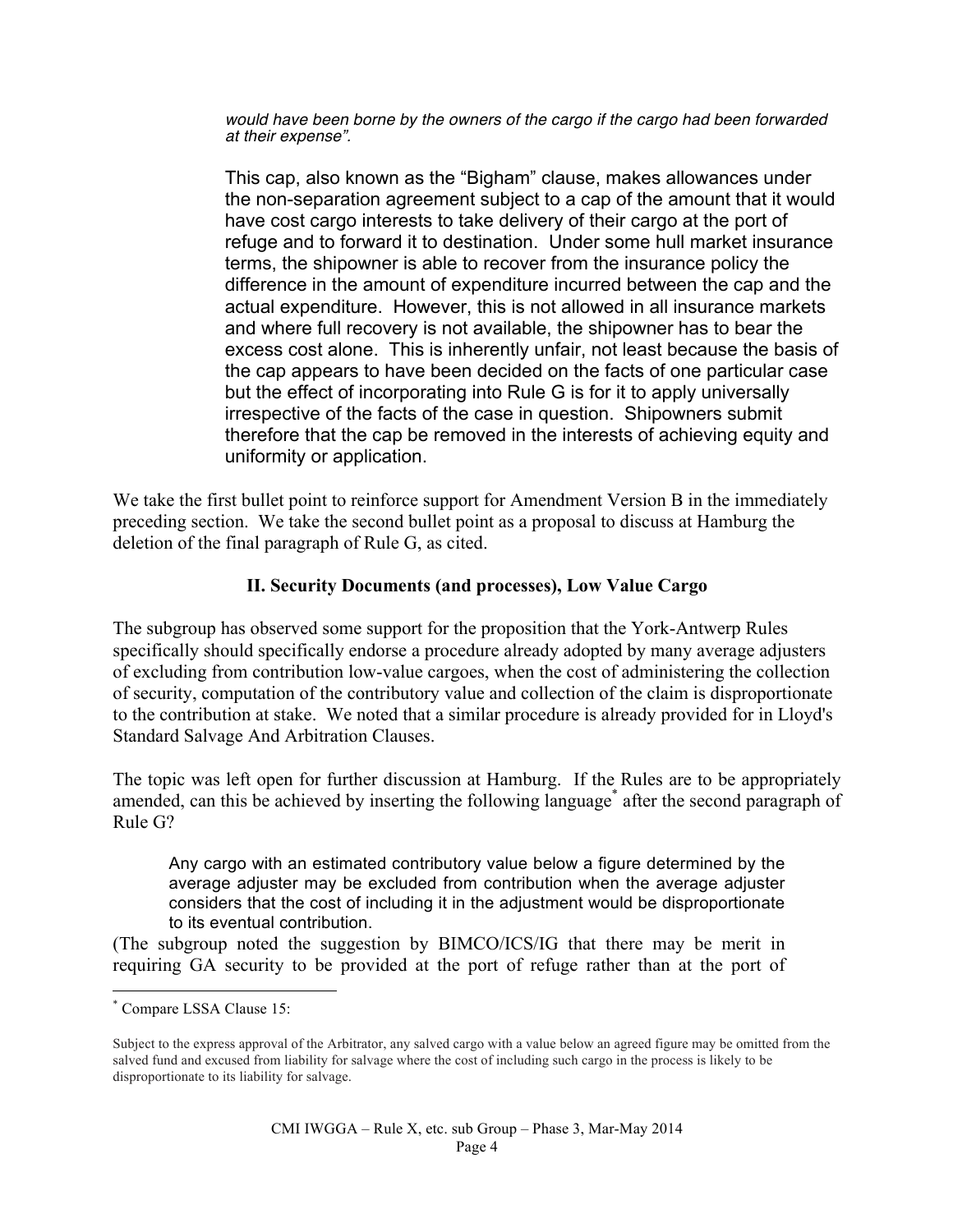discharge. Whilst this is outside the scope of the YAR, it is a practice clearly to be encouraged to minimise delay in the release of cargo.)

#### **III. Rule E: time limit**

The second part of Rule E provides as follows:

All parties claiming in general average shall give notice in writing to the average adjuster of the loss or expense in respect of which they claim contribution within 12 months of the date of the termination of the common maritime adventure.

Failing such notification, or if within 12 months of a request for the same any of the parties shall fail to supply evidence in support of a notified claim, or particulars of value in respect of a contributory interest, the average adjuster shall be at liberty to estimate the extent of the allowance or the contributory value on the basis of the information available to him, which estimate may be challenged only on the ground that it is manifestly incorrect.

There is general agreement that an inquiry from the average adjuster thus restarts the clock and that it is preferable that it should not. We therefore offer possible amendments to the second part of Rule E, designed to accelerate the receipt by the average adjuster of full details of contributory values.

Amendment A:

All parties claiming in general average shall give notice in writing to the average adjuster of the loss or expense in respect of which they claim contribution within 12 months of the date of the termination of the common maritime adventure and supply evidence in support of a notified claim.

Amendment B, for greater clarity and rigor:

All parties to the adventure shall, within 12 months of the date of the termination of the common maritime adventure, supply particulars of value in respect of their contributory interest and, if claiming in general average, shall give notice in writing to the average adjuster of the loss or expense in respect of which they claim contribution, and supply evidence in support of a notified claim.

If either amendment is adopted, the third paragraph would require modification:

Failing such notification, or if within 12 months of a request for the same any of the parties shall fail to supply evidence in support of a notified claim, or particulars of value in respect of a contributory interest, the average adjuster shall be at liberty to estimate the extent of the allowance or the contributory value on the basis of the information available to him, which estimate may be challenged only on the ground that it is manifestly incorrect.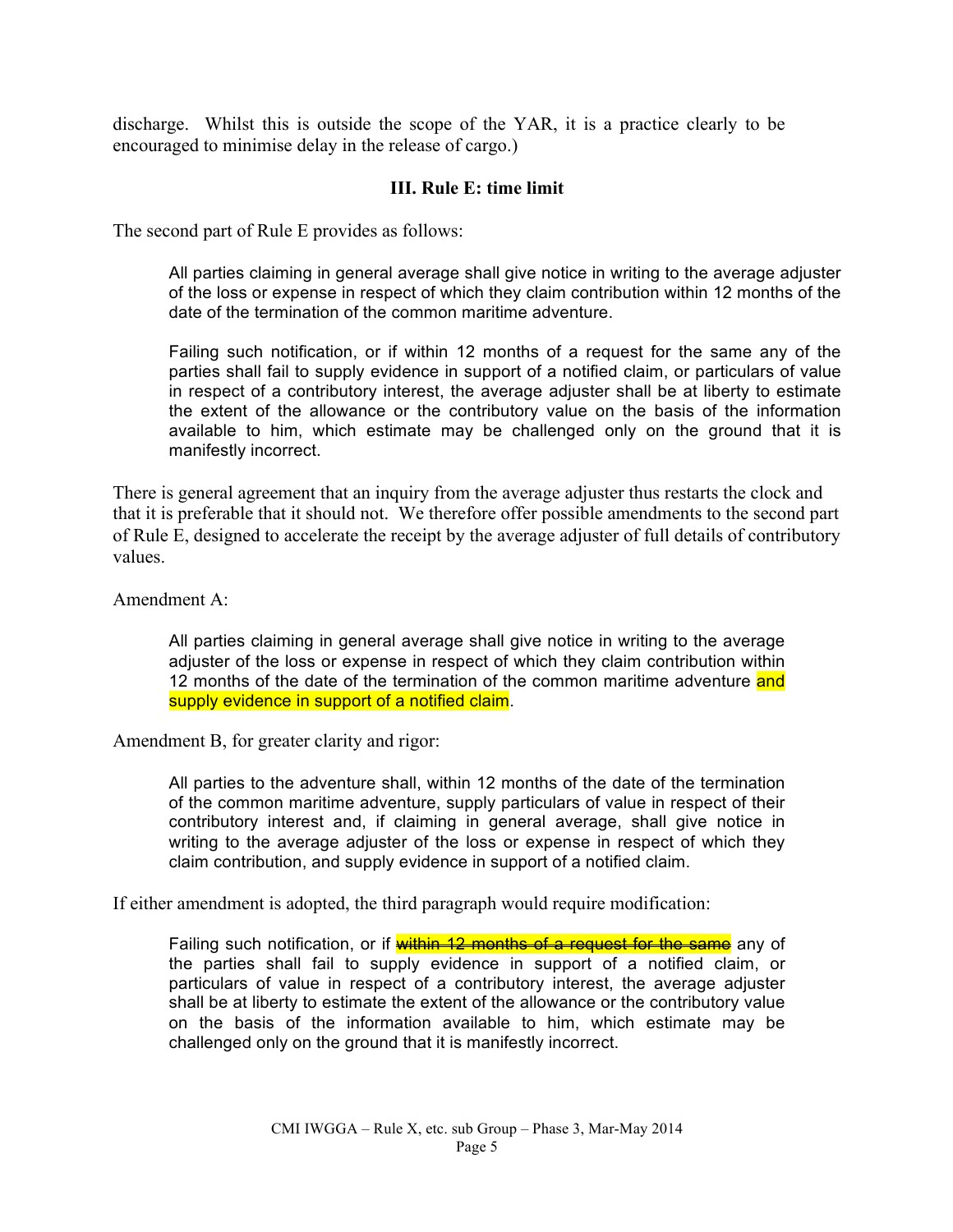We offer an alternative version of the third paragraph, designed to streamline how contributory values are established:

Failing such notification, or if within 12 months of a request for the same any of the parties shall fail to supply evidence in support of a notified claim, or particulars of value in respect of a contributory interest, the average adjuster shall be at liberty to estimate the extent of the allowance or the contributory value on the basis of the information available to him, which estimate **may be challenged only on the ground that it is manifestly** incorrect shall be communicated to the party in question, and will be binding if not challenged within 2 months.

## **IV: Rule E: treatment of recoveries**

The minutes of the March 3rd meeting, in discussion under Rule D, note that –

It was concluded that the issue of 'express wording relating to recoveries' should perhaps be dealt with in Rule E instead of Rule D, and it was suggested that it therefore could be dealt with by the subgroup **Rules X and XI, Security Documents (and processes), Low Value Cargo** (Spencer) before the Hamburg conference.

We submit the following, additional, final paragraph of Rule E for discussion:

Any party to the adventure achieving a recovery from a third party in respect of sacrifice or expenditure claimed in general average, shall supply to the average adjuster full particulars of the recovery within 2 months of receipt of settlement of the recovery. If, in consequence of failure to supply such particulars, the adjustment of general average, once issued, requires to be amended, all costs of preparation, distribution and collection of the amended adjustment will fall solely on the party that has failed to give notice of the recovery to the average adjuster.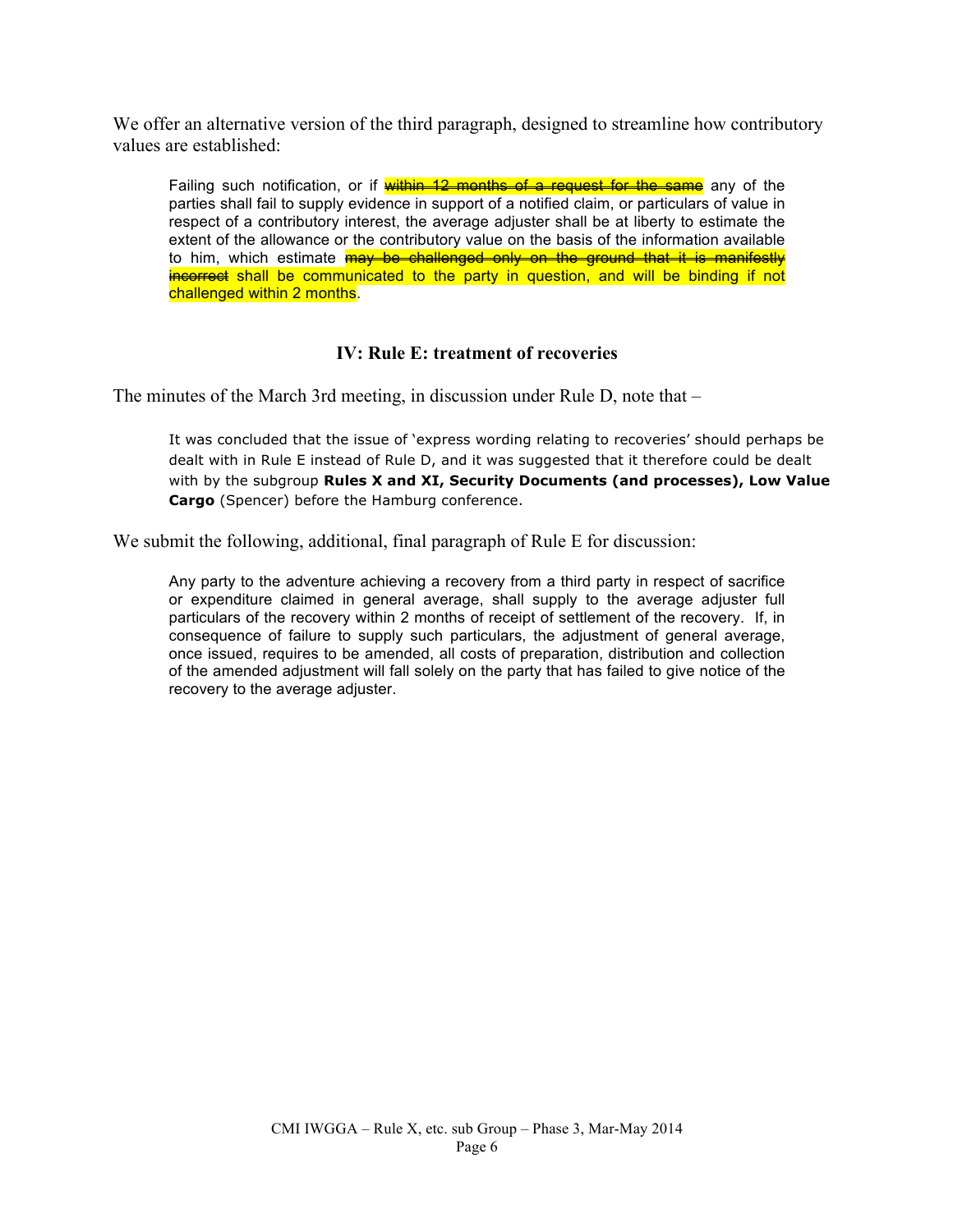# **Items dropped at Phase 2**

For the sake of completeness, we make note of the following items deemed not to need further discussion following our Phase 2 discussions on March  $3<sup>rd</sup>$  2014:

- **Rule X(b)**: Further discussion of a suggestion that the costs of restowage should be allowed as General Average in all circumstances, rather than solely when necessary for the common safety, was dropped.
- **Rule XI(a)**: Further discussion of a suggestion to eliminate the allowance of crew wages and maintenance while bearing up for a port of refuge was dropped.
- **Rule X(b) and XI(b)**: A question had been raised about whether the proviso excluding allowances when damage is discovered at a port of refuge, etc., without any accident having taken place during the voyage required further re-examination. The consensus is that the existing wording is clear.
- *Rules X and XI. Detention while salvage security is being arranged (Phase 2 discussion paper under '11.3 ISC Report page 17' , p. 6 and following – the particular question being raised on p. 8)*

After an extensive discussion regarding different practices around the world, it was agreed that a strict construction of the Rules prevented any allowance, although some adjusters feel there are equitable grounds for making an allowance in some cases. The Phase 2 meeting concluded that no solution could be brought about by an amended text of the YAR. The remedy is to be found in the use of the appropriate ISU salvage guarantee form.

• *Security Documents (and processes) (Phase 2 discussion paper under '7b. ISC Report page 5', p. 10 and following – the particular question being raised on p. 11)* Donald Chard stated that some incentive was needed to speed things up in the port of refuge.

Frédéric Denèfle reported carriers refusing to transship cargo from the port of refuge to the port of discharge unless they had received GA security. Ben Browne reported the same, but had given the GA security in escrow with the adjuster to be given to the carrier only after discharge at the port of discharge. Richard Cornah referred to the problems raised by the judgment in the City of Colombo.

Bent Nielsen stressed that as it was decided in Dublin not to pursue this point at this stage of the process, it was better not to cherry pick certain points.

- **Rule E:** We dropped any discussion of shortening the 12-month period provided for in Rule E or its proposed revisions.
- **Rule F: towage to destination**

The minutes of the March 3rd meeting note that –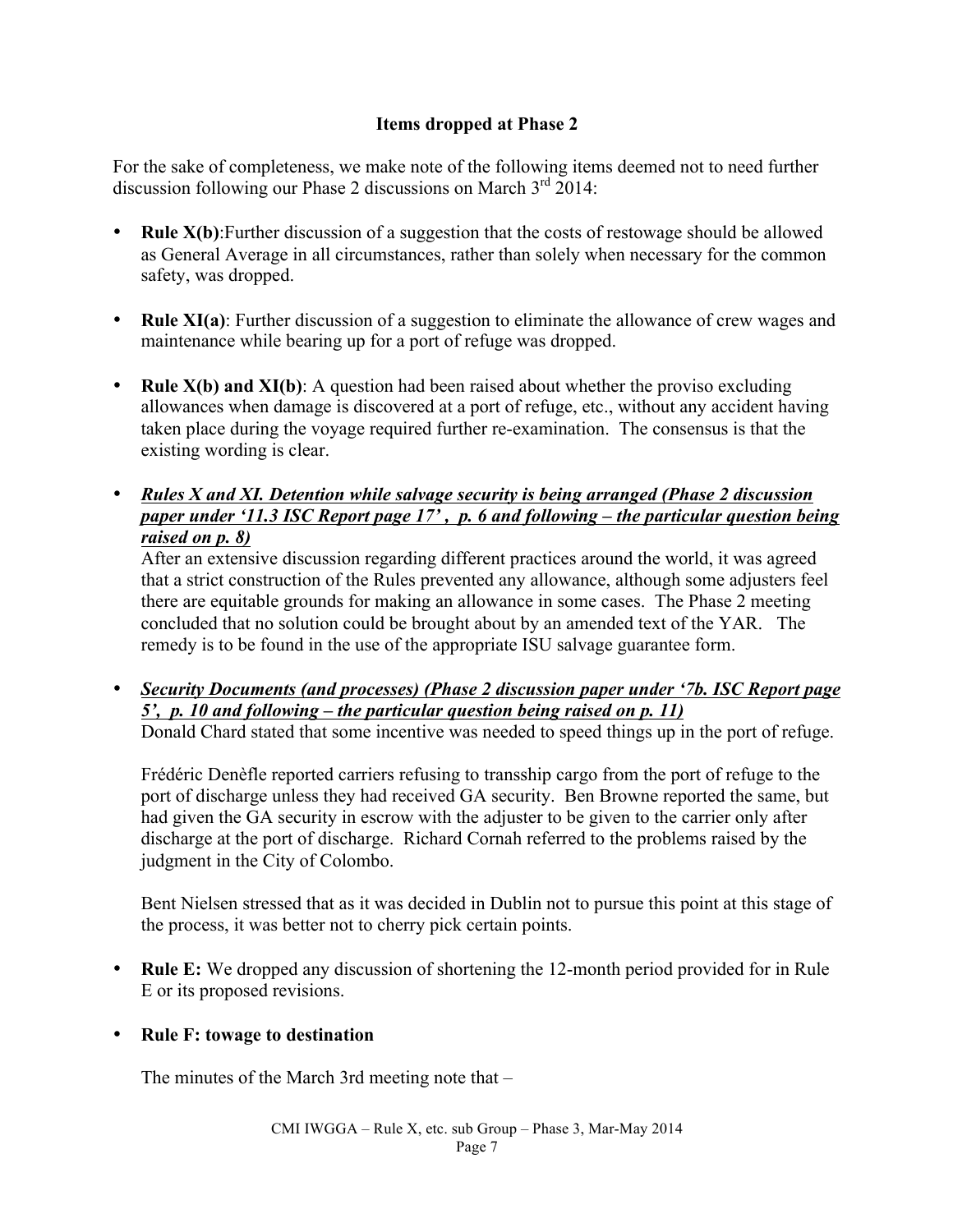*This point was not allocated to a particular subgroup at the Dublin conference (Jonathan Spencer's e-mail of 21 January 2014, further distributed to all by Taco van der Valk's email of 26 February 2014). In nature it belonged to the subject matter of this subgroup.* 

*Following a discussion to clarify the problem it was agreed that Kiran Khosla would consult with ICS/BIMCO to rediscover the original reasons for their proposal. She will then report to Jonathan Spencer for inclusion in the report of this subgroup for the Hamburg Conference.*

Subsequently, the ICS representatives advised that they had not formulated any proposals that they considered likely to achieve consensus, and had opted to not pursue this point.

# **Item deferred until "tidying up" phase**

We recommend the following revision of Rule  $XI(d)(iv)$ :

(iv) necessarily in connection with the **handling**, discharging, storing or reloading of cargo or bunkers whenever the cost of those operations is allowable as general average.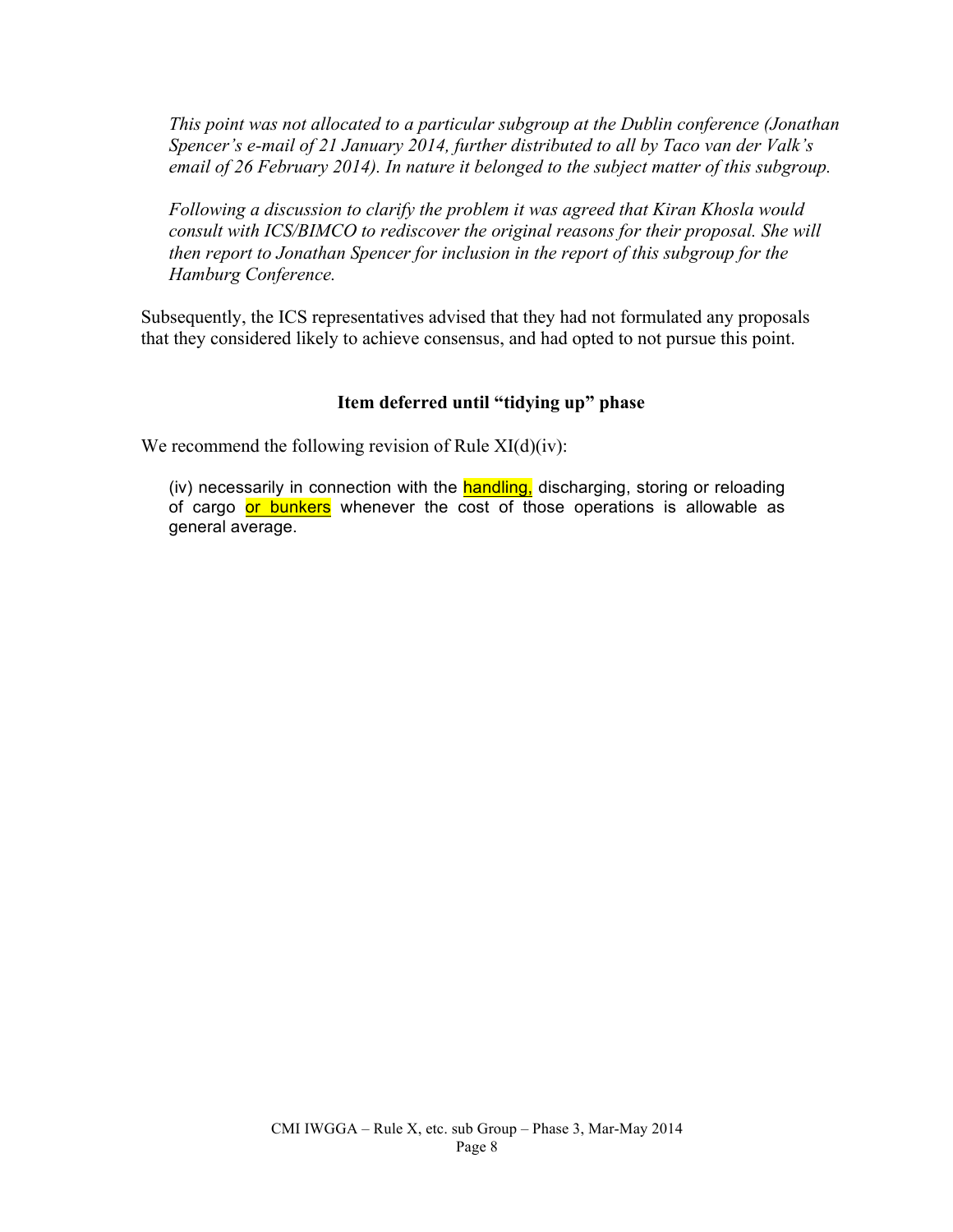# **CMI HAMBURG - JUNE 2014**

## **SALVAGE WORKING PAPERS**

#### **1. Vancouver 2004**

The arguments for and against the re-apportionment of any salvage which is payable independently by the parties (for simplicity this is referred to as LOF salvage although other contracts/jurisdictions achieve the same effect) were set out in the IWG report presented at Vancouver as follows:

#### **"***REDISTRIBUTION OF SALVAGE CHARGES*

*6.1 General comments* 

*As noted in Lowndes and Rudolf (12 edition para. 6.11) in all maritime countries other than the United Kingdom, salvage has generally been treated as General Average and has, together with other General Average losses, been apportioned over values at destination. The divergence of British practice occurred during the latter part of the 19th century when adjusters began to distinguish, on grounds of principle, between salvage and General Average, with salvage being apportioned over values pertaining at the place where the services ended.* 

*In 1926 the British Association of Average Adjusters passed a Rule of Practice that permitted the allowance of commission and interest on salvage awards, but the divergence in practice regarding inclusion of salvage awards in General Average was not finally resolved until a further Rule of Practice in 1942.* 

*During the 1974 revision of the YAR, the old Rule VI was removed and the first version of the current Rule VI was inserted in order to ensure that international practice was uniform on this point.* 

*The rule that salvage remuneration shall be allowed in General Average is criticised on the following grounds:* 

- − *In most jurisdictions, salvage charges are only payable to the salvor by each of the salved interests; i.e. ship owners are not responsible for the cargo's share, cargo owners not for other cargo's or the ship's share. Therefore, the salvage remuneration is already distributed between the parties and a (new) distribution via the General Average is not necessary.*
- − *Redistribution by General Average adjustment disturbs separate settlements between the salvor and/or the owner of a salved interest, because the latter does not obtain a final solution, as his share of all the remuneration paid by all parties may eventually be fixed at a different amount.*

*After considerable debate during the preparatory work of the 1994 YAR and also during the conference in Sydney, proposals to exclude salvage settlements were not carried.* 

*However, the criticism has continued and IUMI have strongly urged that this should be considered again (see IUMI paper dated 2 April 1998, section 15). It should be noted that the majority of the MLAs responding to the Reme* 

*questionnaire favoured IUMI's proposal on this point.*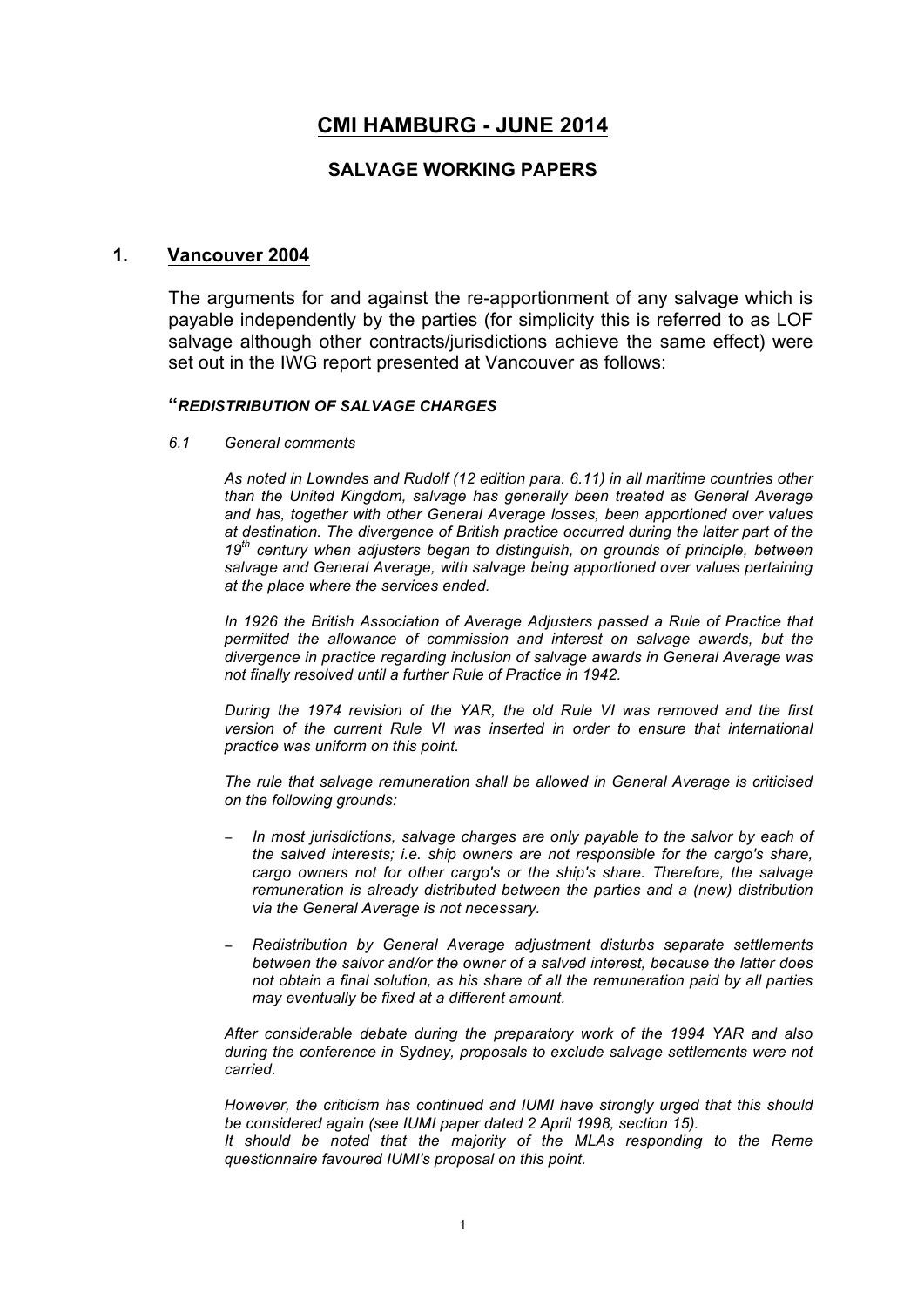*6.2 Arguments for and against excluding salvage* 

*6.2.1 Arguments for exclusion of salvage from General Average:* 

- − *Inclusion of salvage involves unnecessary duplication of the apportionment of the salvage remuneration between contributing interests.*
- − *In most cases the proportions are not changed significantly but the cost of readjustment may be relatively high.*
- − *It requires collection of two sets of security to cover basically the same moneys.*
- *It prolongs the whole operation, sometimes for years.*
- − *It involves additional hassle for cargo underwriters.*
- *6.2.2 Arguments for inclusion of salvage in General Average:* 
	- − *It produces a fairer result at the end of the case.*
	- − *In some cases to leave salvage where it falls after salvage settlement or arbitration can cause serious injustice; e.g. sacrifices made good in General Average are added back in computing the values under Rule G.\**
	- − *A second casualty can also materially affect the values at the end of the adventure and thus the apportionments.*
	- − *In some cases the salvage remuneration can be assessed on the basis of rough figures, leaving the fine tuning of the apportionment to be done later in General Average. This can expedite salvage settlements and save costs.*
	- − *Some jurisdictions e.g. Netherlands contain laws, which require the ship owner to pay salvage in full and collect from cargo in General Average this is recognised by the IUMI proposals.*
	- − *In many serious casualties General Average security will still be collected because the ship owner's likely financial exposure may not be fully known and the possible extent of cargo sacrifices cannot be determined without delaying the release of cargo.*
	- − *It redresses the balance if one party to the adventure is able to use commercial or other pressures to reach a particularly favourable negotiated settlement with salvors leaving other parties to pay the full cost at arbitration.\*\**
	- − *Even if salvage is not allowed in General Average, it will still be treated as a special charge (which will be deducted in calculating contributory values) therefore the adjustment cannot be completed until the final amount of the salvage charges paid by each interest is available."*

#### Notes:

#### \* The effects of Made Good were explained in the following footnote to the report:

*"Take, for example, a vessel with a sound value of \$1,500,000 and cargo of \$1,000,000. The vessel is internationally run aground for the common safety and suffers damage of \$500,000. She is then salved. After deducting the cost of damage repairs for the purpose off arriving at the salved values at the termination of the savage service, ship and cargo would each pay 50% of the salvage award, assuming*  that it was settled separately and not included in General Average. However, the ship owner will *ultimately receive an allowance in General Average for the sacrificial damage. If salvage is included in General Average, as it is at present, and the amount made good is added to the arrived value of the*  vessel at the completion of the voyage, then the contributory value of the vessel would be \$1,500,000, *and ship would pay 60% of the salvage, which is more equitable in the circumstances."*

\*\* In this paper this situation is referred to as a "differential salvage settlement" – see further below.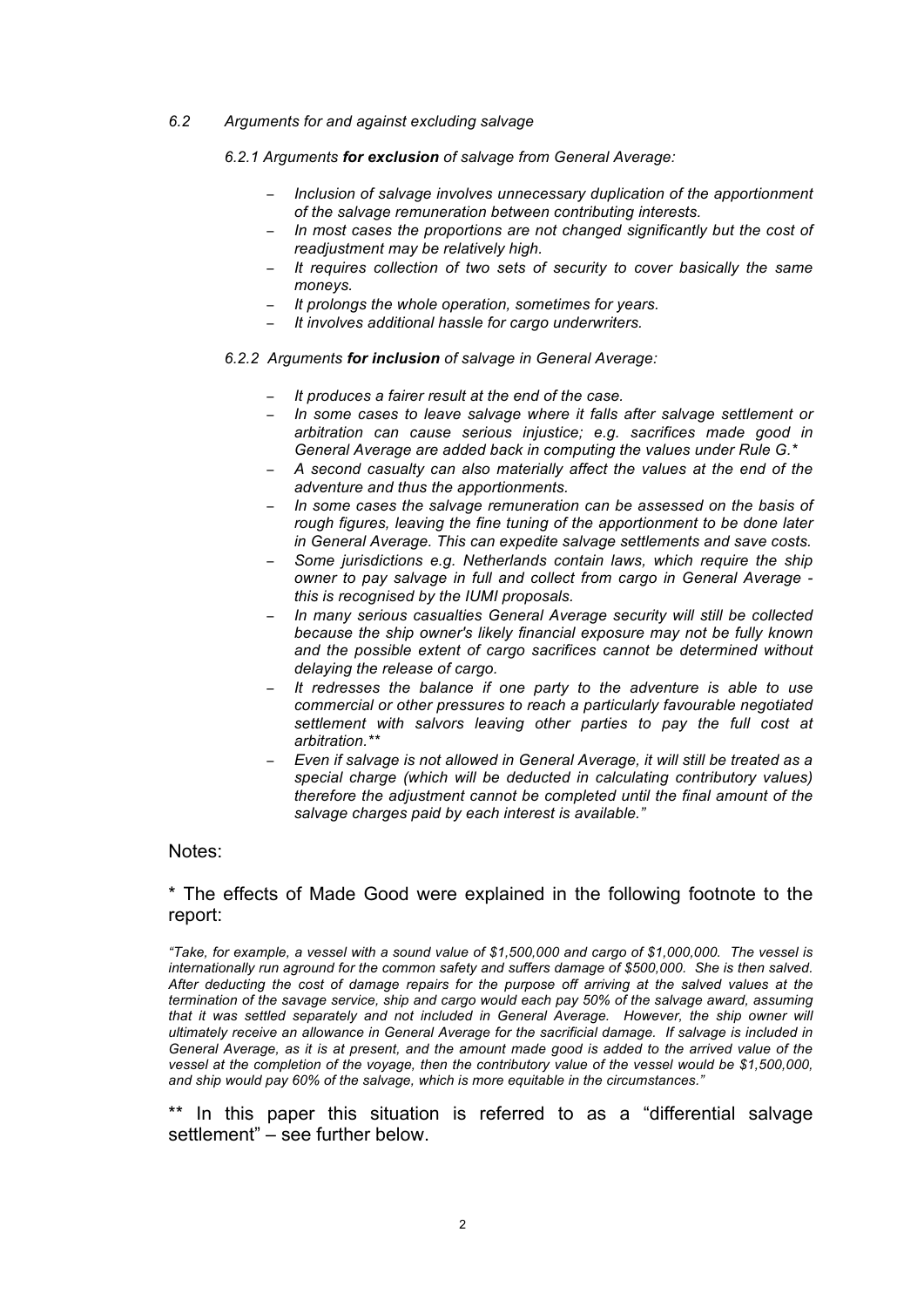## **2. IWG Questionnaire 2013**

The points raised in the questionnaire (italics) and the responses (plain type) received from MLAs and others were summarised as follows, prior to the 2013 Dublin symposium:

*RULE VI*

*6.1(a) The debate regarding the inclusion or exclusion of salvage where the law or contract already provides for a means of distribution between the parties (for simplicity we suggest this is referred to as LOF salvage, although other contracts/jurisdictions achieve the same effect) was unresolved after Beijing.*

*Looking to 2016 the current options would appear to be:*

- *i) Retaining the 1994 position*
- *ii) Adopting the 2004 position*
- *iii) Adopting a compromise position as put forward by CMI in Beijing which would also involve deciding on a percentage figure.*
- *iv) Continuing as in (i) but encouraging adjusters "ad hoc" approach wherever possible.*
- *v) Continuing as in (i) and (iv) but including an express provision obliging the adjuster to consider the possibility of not including salvage, perhaps linked to the Rule Paramount.*
- 6.1(a) The options put forward in relation to Rule VI were supported as follows (options (i), (iv) and (v) are not mutually exclusive).
	- (i) Argentina, Brazil, Croatia, Denmark, Finland, Norway, ICS/BIMCO.
	- (ii) Belgium, Canada, France, Italy, Japan, Spain, Ukraine, IUMI.
	- (iii) Switzerland.
	- (iv) China, Croatia, Denmark, Netherlands, Norway, AMD, AAA.
	- (v) Netherlands.

UK and Germany were unable to establish a consensus within their Associations.

- *6.1(b) Are there other options that should be considered?*
- 6.1(b) With regard to other options for dealing with the issue, AMD put forward three specific situations in which re-apportionment should take place, thus proceeding by express inclusion rather than exclusion.
- *6.1(c) If options (ii) or (iii) are supported, should an amendment to Rule XVII be made so that salvage payments are not deducted from contributory values when salvage is not allowed as GA?*
- 6.1(c) There was relatively little comment on the possibility of amending Rule XVII, if option (ii) was adopted, to avoid the need for deduction of salvage payments. AAA and AMD considered this a logical step if that route is pursued.
- *6.2 At present Rule VI of YARS 1994 makes no reference to legal and other costs incidental to a salvage operation and subsequent award. Such costs are customarily*  allowed by adjusters under Rule C, as a direct consequence of the GA act of *engaging salvors.*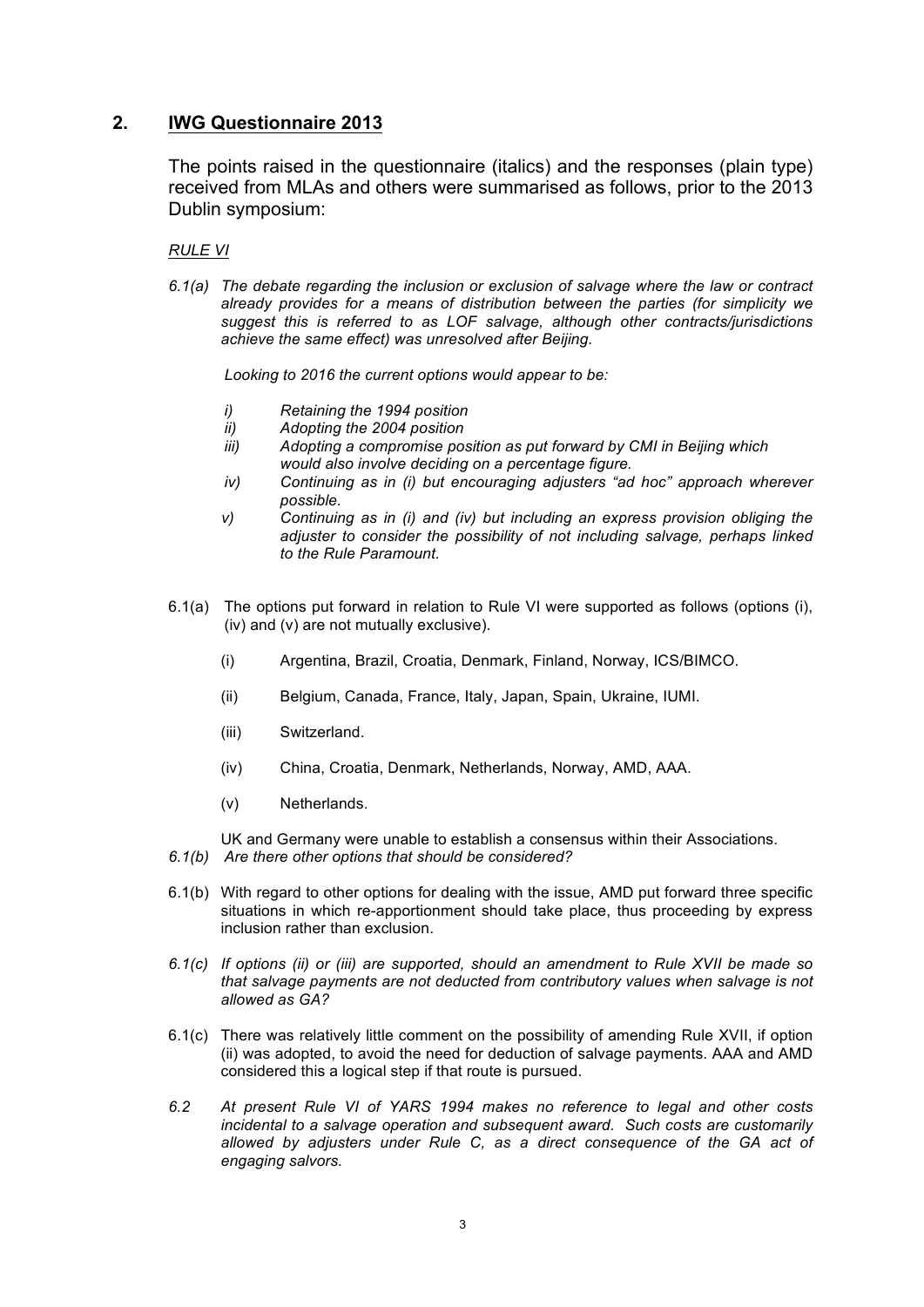6.2 There was general support for the continuing allowance of legal costs in connection with salvage. Some felt a need for clarifying amendments but to some extent these can only be considered fully when the issues under 6.1 above are resolved."

## **3. IWG Meeting March 2014**

The following minutes record further discussions in London regarding Rule VI.

#### *"Salvage*

*The respective positions of ICS and IUMI were noted to remain firmly entrenched, so that there remained a significant task for the IWG to find an acceptable compromise if any 2016 Rules were to be accepted by all parties, as required by CMI's brief to the IWG.*

*The compromise put forward in Beijing was mentioned and all agreed this was not workable*  because of the impossibility of finding a percentage cut-off point that would be effective *across a wide range of circumstances and be acceptable to all parties.*

*The IWG was reminded of the alternative compromise outlined by Michael Harvey at Dublin, suggesting a rule that excluded reapportionment of LOF-type salvages unless:*

- *1) There was a subsequent accident affecting values.*
- *2) Significant GA sacrifices.*
- *3) Salved values were manifestly incorrect.*

*Bent Nielsen noted that a differential salvage settlement might stand as a fourth exception. Ben Browne indicated that a compromise of this kind might well be an acceptable way forward, subject to detailed drafting and further consideration.*

*ICS mentioned that it is important for ship-owners that allowance of salvage in GA is the main rule from which exceptions may be made if this is agreed.*

*Richard Cornah suggested that such a result might be achieved by starting with the premise that salvage was allowable as GA, using similar wording to YARs 1994 and then dealing with the limitation of apportionment in LOF-type cases. This would:*

- *a) Remove the need for the convoluted wording in 2004 VI(a) – "save only……payment was made."*
- *b) Re-instate the payments as GA, rather than an accounting credit, so that interest is allowable, thus encouraging owners to make 100% interim settlements with salvors when appropriate.*

*The second part of the Rule would then deal with reapportionment along the lines of:*

- *Where parties have settled salvage independently, there will be no reapportionment in G.A. unless:*
	- *1) As above*
	- *2) As above*
	- *3) As above*
	- *4) ? Differential salvage settlement.*

*The question of differential salvage was discussed further, with property insurers indicating that this was not a concern and they would be happy with the first three exceptions. ICS wished to consider the matter further.*

*There was general agreement that a new Rule structured on this basis could be developed*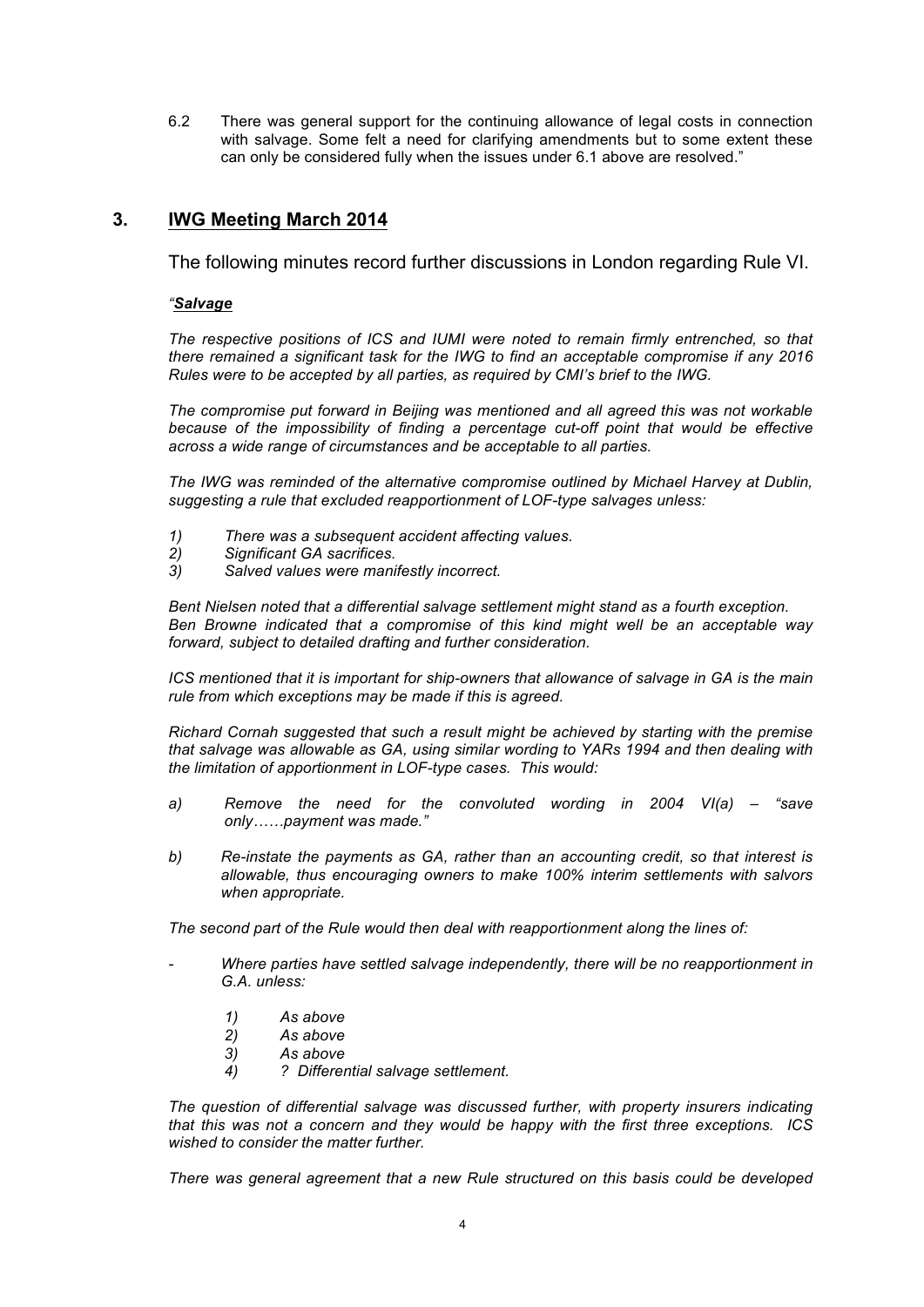*into a workable compromise.*

*Bent Nielsen noted that if the compromise was accepted and some salvages were therefore not reapportioned, it was necessary to consider the question of deducting salvage payments (not allowed in GA) from contributory values as would be required by the current wording of Rule XVII. Two issues needed to be considered:*

- *- Protecting interests from paying out more than 100% of values in respect of the combined total of salvage (when not GA) and GA.*
- *- Reducing the costs of ascertaining salvage payments and making the necessary calculations in multi-bill cases.*

*Jurgen Hahn said that in the multiple b/l cases large costs could be saved. This was generally agreed.*

*There was general discussion as to the possible way of achieving these objectives but it was evident that further work was needed.*

*Bent Nielsen said that he had made a first draft to change of rule XVII as follows:*

*Insert in §2 after ''the general average act, except': 'salvage payments unless in the circumstances described in § 3 of this Rule or'.*

*Insert a new §3 as follows:*

*'Irrespective of §2 above all salvage payments shall be deducted from the value of the property if the contribution to general average by any party plus any such party's salvage payment otherwise would exceed the total value of such a party's property."*

#### **4. 1994 Rule VI text**

#### *"RULE VI. SALVAGE REMUNERATION*

*(a) Expenditure incurred by the parties to the adventure in the nature of salvage, whether under contract or otherwise, shall be allowed in general average provided that the salvage operations were carried out for the purpose of preserving from peril the property involved in the common maritime adventure.*

*Expenditure allowed in general average shall include any salvage remuneration in which the skill and efforts of the salvors in preventing or minimising damage to the environment such as is referred to in Art.13 paragraph 1(b) of the International Convention on Salvage, 1989 have been taken into account.*

*(b) Special compensation payable to a salvor by the shipowner under Art.14 of the said Convention to the extent specified in paragraph 4 of that Article or under any other provision similar in substance shall not be allowed in general average."*

#### **5. 2004 Rule VI text**

#### *"RULE VI. SALVAGE REMUNERATION*

*a. Salvage payments, including interest thereon and legal fees associated with such payments, shall lie where they fall and shall not be allowed in general average, save only that if one party to the salvage shall have paid all or any of the proportion of salvage (including interest and legal fees) due from another party (calculated on the basis of salved values and not general average contributory values), the unpaid contribution to salvage due from that other party shall be credited in the adjustment to the party that has paid it, and debited to the party on whose behalf the payment was made.*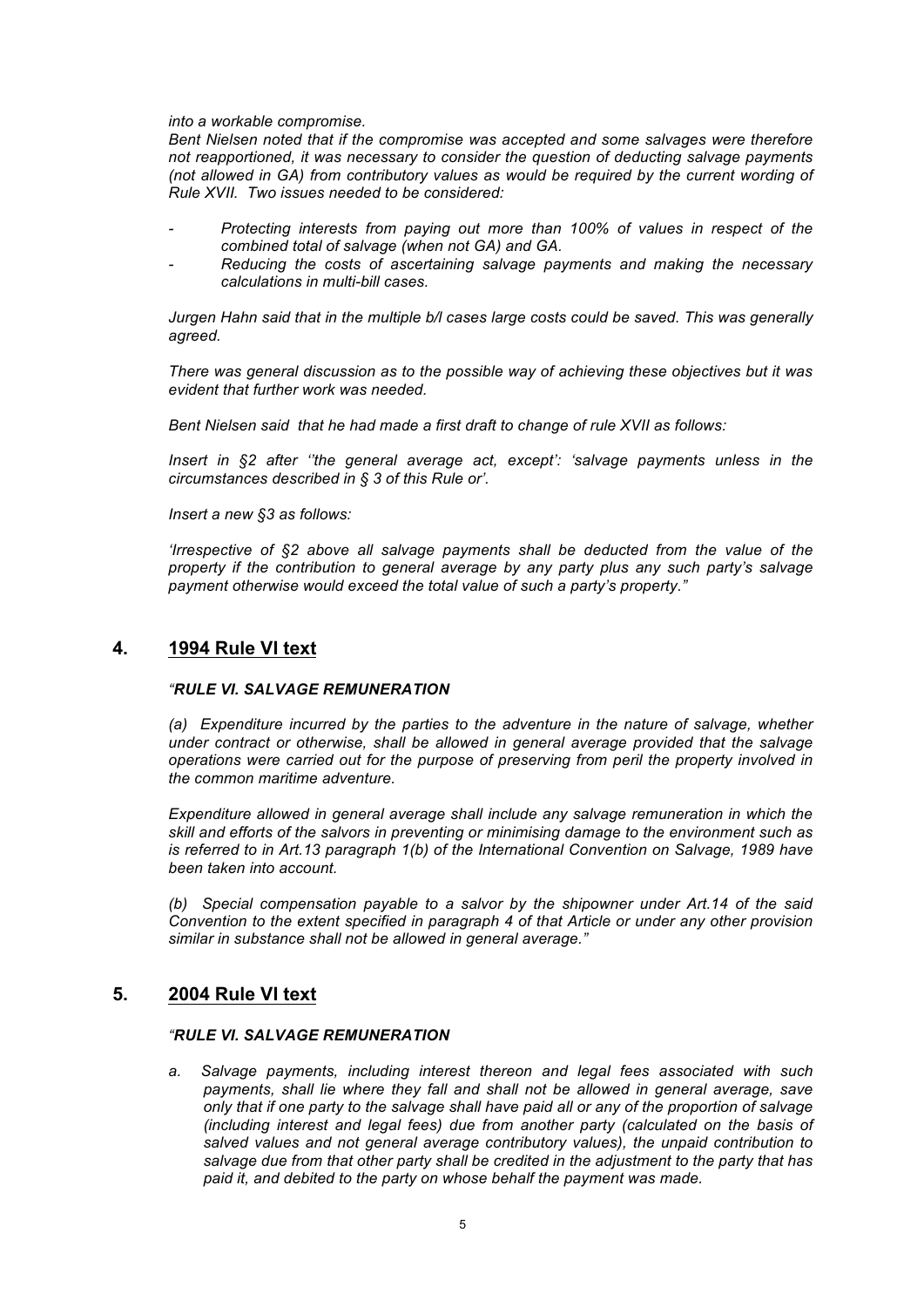- *b. Salvage payments referred to in paragraph (a) above shall include any salvage remuneration in which the skill and efforts of the salvors in preventing or minimising damage to the environment such as is referred to in Article 13 paragraph 1(b) of the International Convention on Salvage 1989 have been taken into account.*
- *c. Special compensation payable to a salvor by the shipowner under Article 14 of the said Convention to the extent specified in paragraph 4 of that Article or under any other provision similar in substance (such as SCOPIC) shall not be allowed in general average and shall not be considered a salvage payment as referred to in paragraph (a) of this Rule."*

The provisions in the 1994 and 2004 Rules regarding Articles 13 and 14 of the Salvage Convention are not contentious and are omitted in subsequent drafts etc. for the sake of brevity.

## **6. Alternative wordings for Hamburg meeting**

6.1 Although the majority of the respondents to the questionnaire favoured options (i) or (iv) and many parties wished to reserve their position on the matter, there appears to be agreement that it is worth exploring further a possible compromise that would see LOF salvages allowed as general average in certain circumstances – essentially where the need to achieve an equitable result justifies the additional costs that may be involved.

The following drafts are offered as illustrations of possible ways of achieving this type of compromise and are not intended to be definitive wordings. Assuming the idea of a percentage cut-off point is now discarded, there would appear to be two approaches that could be followed:

6.2 "excluded unless"

This wording follows the 2004 approach of excluding salvage unless one party pays salvage on behalf of others (as in the existing wording). The new subparagraphs (ii), (iii) and (iv) then take account of other factors that have a significant impact on salved/contributory values, and would therefore justify bringing LOF salvage back into GA.

- *"a. Salvage payments, including interest thereon and legal fees associated with such payments, shall lie where they fall and shall not be allowed in general average, unless*
	- *(i) one party to the salvage shall have paid all or any of the proportion of salvage (including interest and legal fees) due from another party (calculated on the basis of salved values and not general average contributory values), in which case the unpaid contribution to salvage due from that other party shall be credited in the adjustment to the party that has paid it, and debited to the party on whose behalf the payment was made.*
	- *(ii) there is a subsequent accident during the voyage that results in significant differences between salved and contributory values.*
	- *(iii) there are significant general average sacrifices involving salved property.*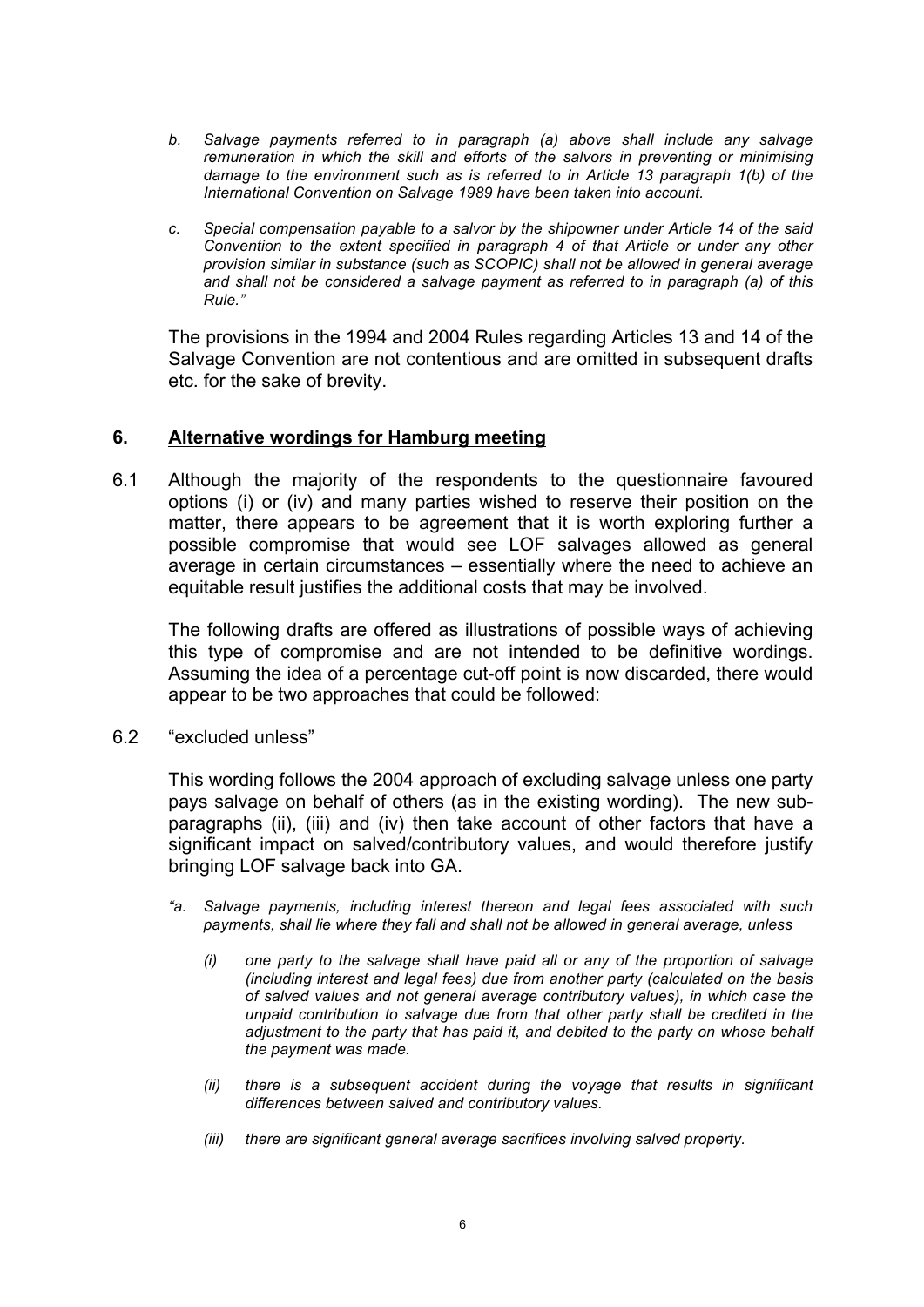*(iv) salved values were manifestly incorrect and resulted in a significant and inequitable division of salvage expenses.*

*In cases where sub-paragraphs (ii), (iii) and (iv) are applicable, salvage payments including interest thereon and associated legal fees shall be allowed in general average."*

A fifth exception could be added with regard to differential settlements where, for example, party A reaches a negotiated settlement with salvors that is equivalent to 15% of the value of their property and party B is subject to an arbitration award equivalent to 25% of the value of their properties. Under the 1994 Rules the total salvage would be included as general average and reapportioned, so that both parties will ultimately pay the same proportion of salvage.

Sub-paragraph (i), as drafted above, preserves the 2004 position that the party paying an LOF salvage in full receives only a simple credit for payments made on behalf of others without the amounts being treated as general average, therefore receiving no commission and interest. This could be changed to put it on the same footing as  $ii - iv$  by dealing with the payment made as general average. This would simply require the deletion of the words in (i) from "*in which case…….*" and amendment of the final lines.

6.3 "included unless"

This version starts from the basis of salvage being allowed as General Average, as in the 1994 Rules:

- *"(a) Expenditure incurred by the parties to the adventure in the nature of salvage, whether under contract or otherwise, shall be allowed in general average provided that the salvage operations were carried out for the purpose of preserving from peril the property involved in the common maritime adventure, and subject to the provisions of paragraph (b) and (c) (regarding Articles 13 & 14).*
- *(b) Where the parties to the adventure have paid salvors independently in accordance with separate contractual or legal liability there shall be no allowance or re-apportionment of salvage and associated expenses as general average unless:*
	- *(i) there is a subsequent accident during the voyage that results in significant differences between salved and contributory values.*
	- *(ii) there are significant general average sacrifices involving salved property.*
	- *(iii) salved values were manifestly incorrect and resulted in a significant and inequitable division of salvage expenses."*

Again, differential salvage settlements could be added to the list of exceptions.

6.4 As an alternative to the above two approaches, which necessarily involve the parties (and adjuster) in determining what may properly be judged to be "significant" in a particular case a more objective test might be to follow 6.3 but instead of (b) (i) to (iii) as the criteria for exclusion to say: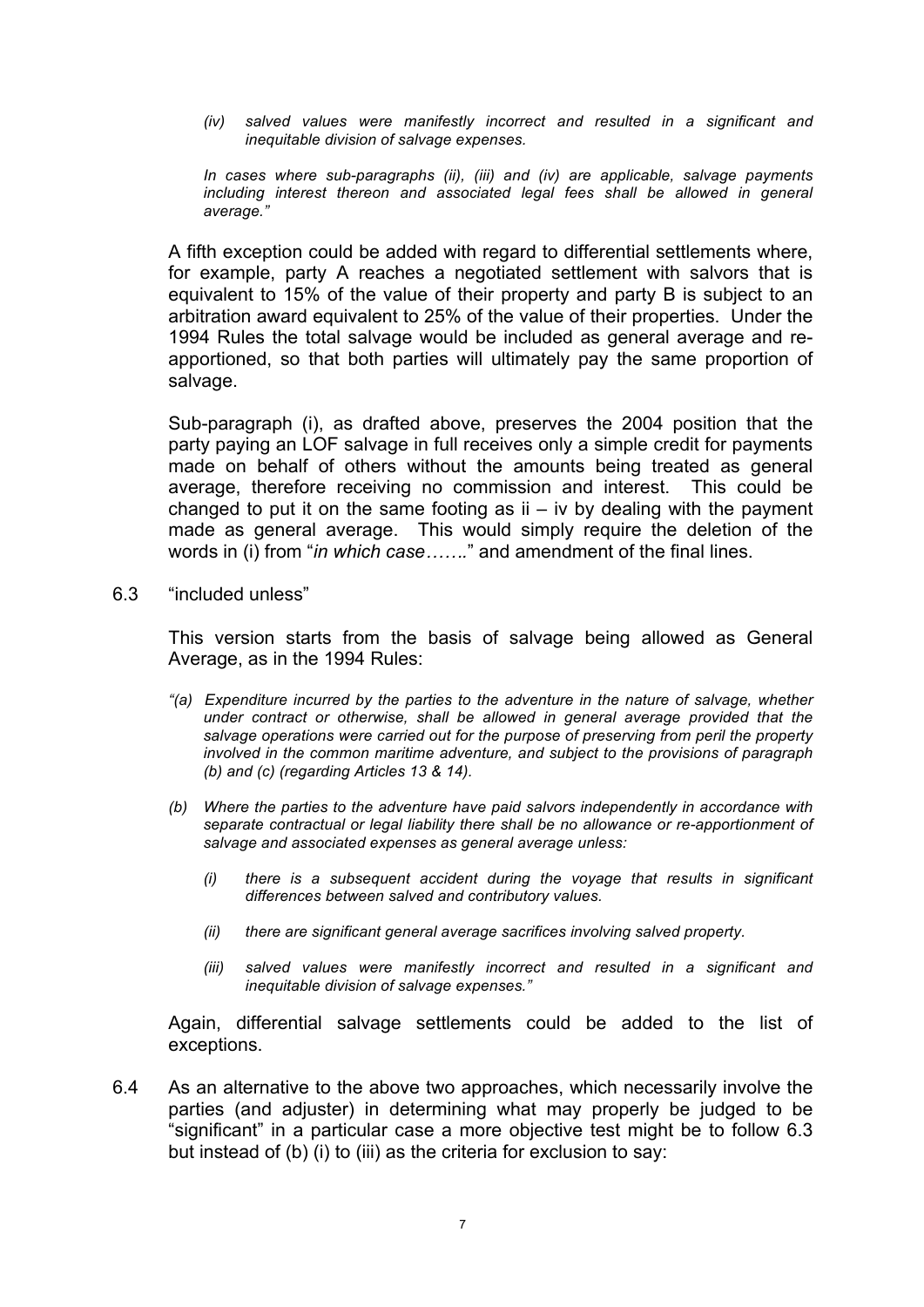*(b) Where the vessel is laden partly or wholly with containers and the parties to the adventure have paid salvors independently in accordance with separate contractual or legal liability, there shall be no allowance or re-apportionment of salvage and associated expenses as general average.*

## **7. Contributory values**

- 7.1 Some of the principal objections to reapportioning an LOF salvage can be summarised under two headings:
	- **The unnecessary cost** in terms of professional time for solicitors, representatives and adjusters in ascertaining the information to carry out the re-apportionment, which consists of:
		- a) Amounts paid in respect of award, interest, Lloyd's costs etc.
		- b) Associated costs for solicitors/representatives fees.
		- c) Dates of payment (for interest calculations).
	- **The additional delays** arising from the process, particularly in large and complex cases where the award goes to appeal.

If LOF salvage is not allowed as GA, it remains an expense that diminishes the effective value of the property at destination. In order to maintain equitable contribution that is proportionate to the benefit received, the current 1994 and 2004 versions of Rule XVII call for *"deduction being also made from the value of the property of all extra charges incurred in respect thereof subsequently to the general average act, except such charges as are allowed in general average"*.

The requirement to ascertain and deduct LOF salvage payments from the CV of property has given rise to the concern that in cases involving multiple interests, the hoped for savings in time and cost might not materialise if salvage is excluded from GA.

It is suggested that there are two possible routes that could be taken.

## 7.2 Route 1 – Alter Rule XVII

The simplest amendment might take the following form:

*"Deduction being also made from the value of the property of all extra charges incurred in respect therefore subsequently to the general average act, except such charges as are allowed in general average and payment for salvage services that have not been allowed as General Average by reason of Rule VI."*

While this would guarantee the cost savings that are being looked for, concern has been expressed about the position where cargo (in particular) might end up (for example) paying a GA contribution of say 80% (say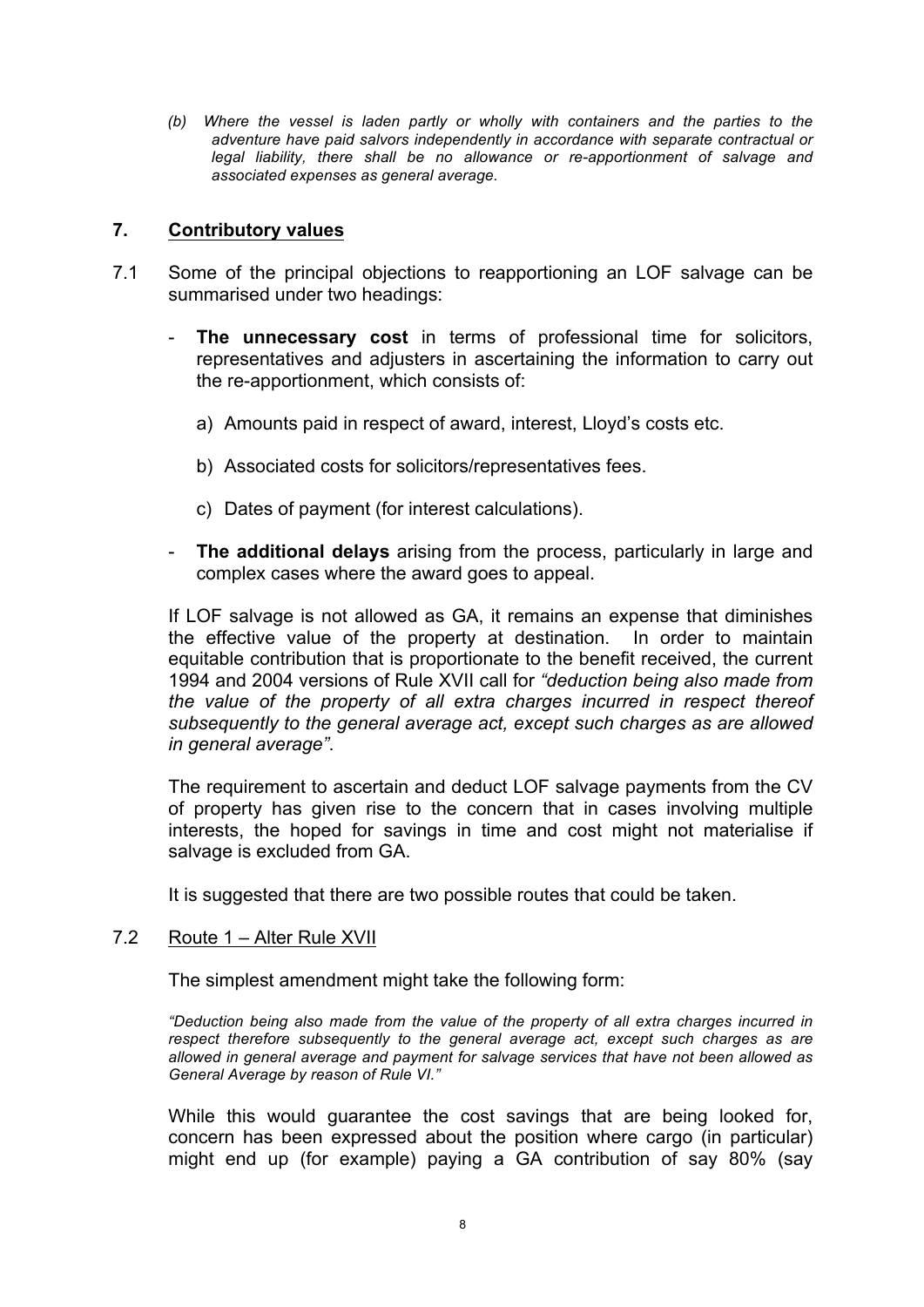consisting of cargo sacrifices and various port of refuge or forwarding expenses) and also paying an LOF award of 50%.

At present under Rule XVII of the 2004 Rules, the salvage payment and any other expenses not allowed in GA (e.g. costs of reconditioning accidentally damaged cargo) would be deducted from the CV of cargo and it is that net value that would contribute to the 80% GA, so that property can never pay more than its net CV.

It has been suggested that the following amendments could be made to deal with that situation (referring to the numbering adopted in the 2004 version):

- *"- Insert in §2 after ''the general average act, except': 'salvage payments unless in the circumstances described in § 3 of this Rule or'.*
- *Insert a new §3 as follows:*

*'Irrespective of §2 above all salvage payments shall be deducted from the value of the property if the contribution to general average by any party plus any such party's salvage payment otherwise would exceed the total value of such a party's property.'"*

Some difficulties may arise in practice since the possibility of total payments exceeding 100% of values may not become clear until the closing stages of a case.

7.3 Route 2 – Status Quo for Rule XVII

Cases involving bulk cargo or a small number of cargo interests tend not to generate any significant additional costs or delays in re-apportioning an LOF salvage. The argument for changing Rule VI in favour of no or restricted reapportionment is therefore driven by cases involving multiple interests, of which container vessels are the most obvious example and cause for concern.

When dealing with such a case the adjuster is faced with having to obtain accurate information in respect of a), b) and c) in para 7.1 above, knowing that most cargo interests will check closely the details shown in the adjustment. This apparently simple information can be frustratingly difficult to obtain from cargo insurers and/or their representatives. If the adjusters are faced with obdurate silence and are tempted to make estimates or assumptions to complete the adjustment, they risk protracted post-issue arguments about what should have been allowed or credited to that insurer.

However, it is suggested that obtaining adequate figures to make a reasonable adjustment to the contributory value of cargo need not be such a time consuming task – dates of payment could not be required and the ancillary costs could be ignored.

In order to generate appropriate deductions from CVs, the adjuster would still need individual salved values but these are invariably submitted at the arbitration; division of the award on a percentage basis is again a simple